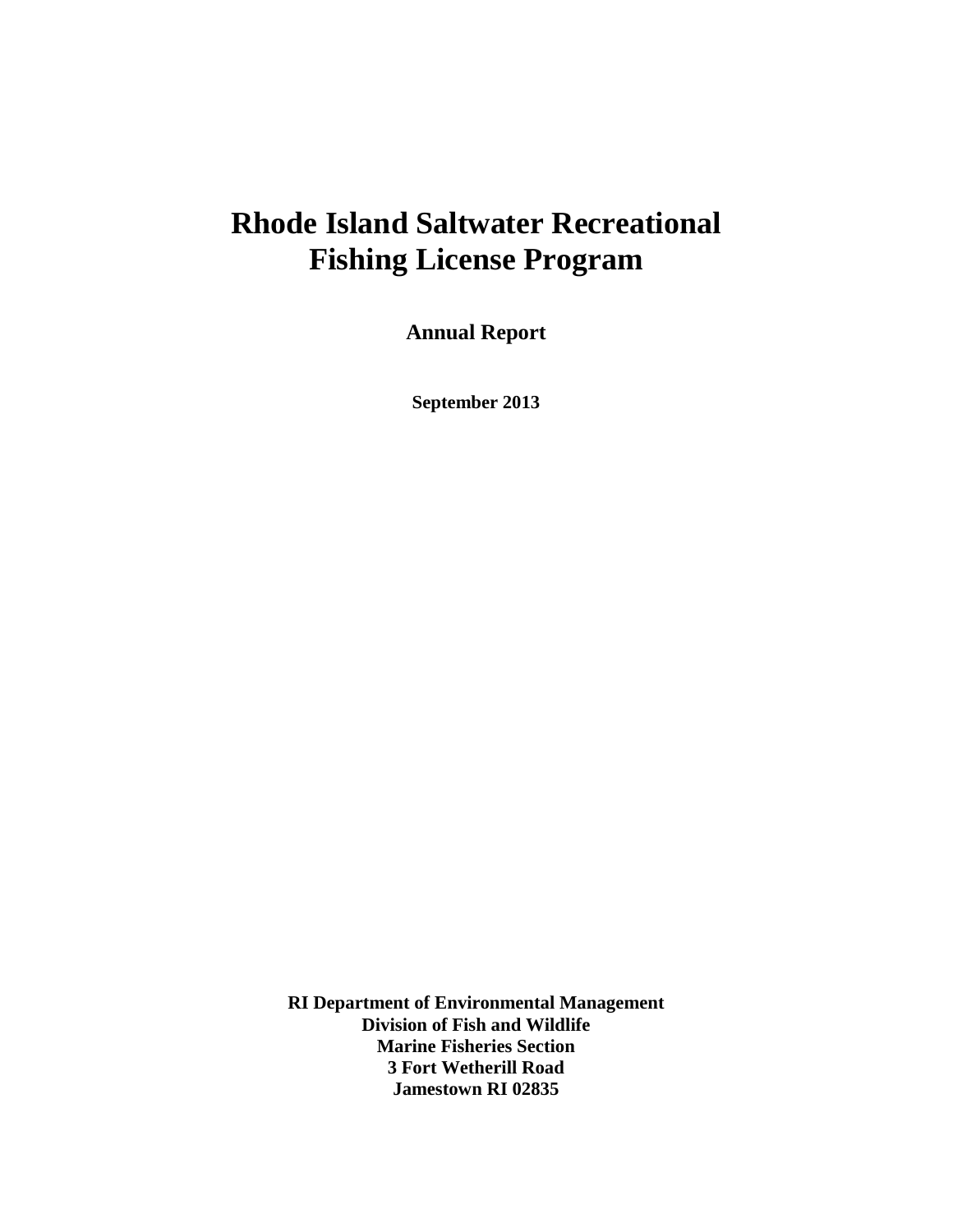#### Table of Contents

- I. Purpose of Report
- II. Overview of License Program
	- **a.** Background
	- **b.** Status
	- **c.** Benefits
	- **d.** Implementation
	- **e.** Changes to Report Layout and Completion Date
	- **f.** Licenses Issued, Revenues Received: Fiscal Year 2010-2013
- III. Status of State-Based Fishing Assessments
- IV. Issues & Initiatives
	- **a.** Increasing the Number of Local Vendors
	- **b.** Developing Regulations for the License Program
	- **c.** Meeting with the Recreational Marine License Study Group
	- **d.** Addressing Additional Options for Obtaining a License
	- **e.** Allowing Volunteer Contributions to the Restricted Receipt Account
	- **f.** Streamlining the Online License Renewal Process
- V. Fiscal Year 2014 Programmatic Budget
	- **a.** Preface
	- **b.** Expenditures
		- 1. Enhanced MRIP Data Collection
		- 2. Boating/Fishing Access I
		- 3. Boating/Fishing Access II
		- 4. Recreational Fisheries Management Support
		- 5. Stock Assessment Support
		- 6. Artificial Reef Support
		- 7. Public Education, Information, and Outreach
- VI. Looking ahead to Fiscal Year 2015

Appendix A. Summary of comments from the RI Marine Fisheries Council Meeting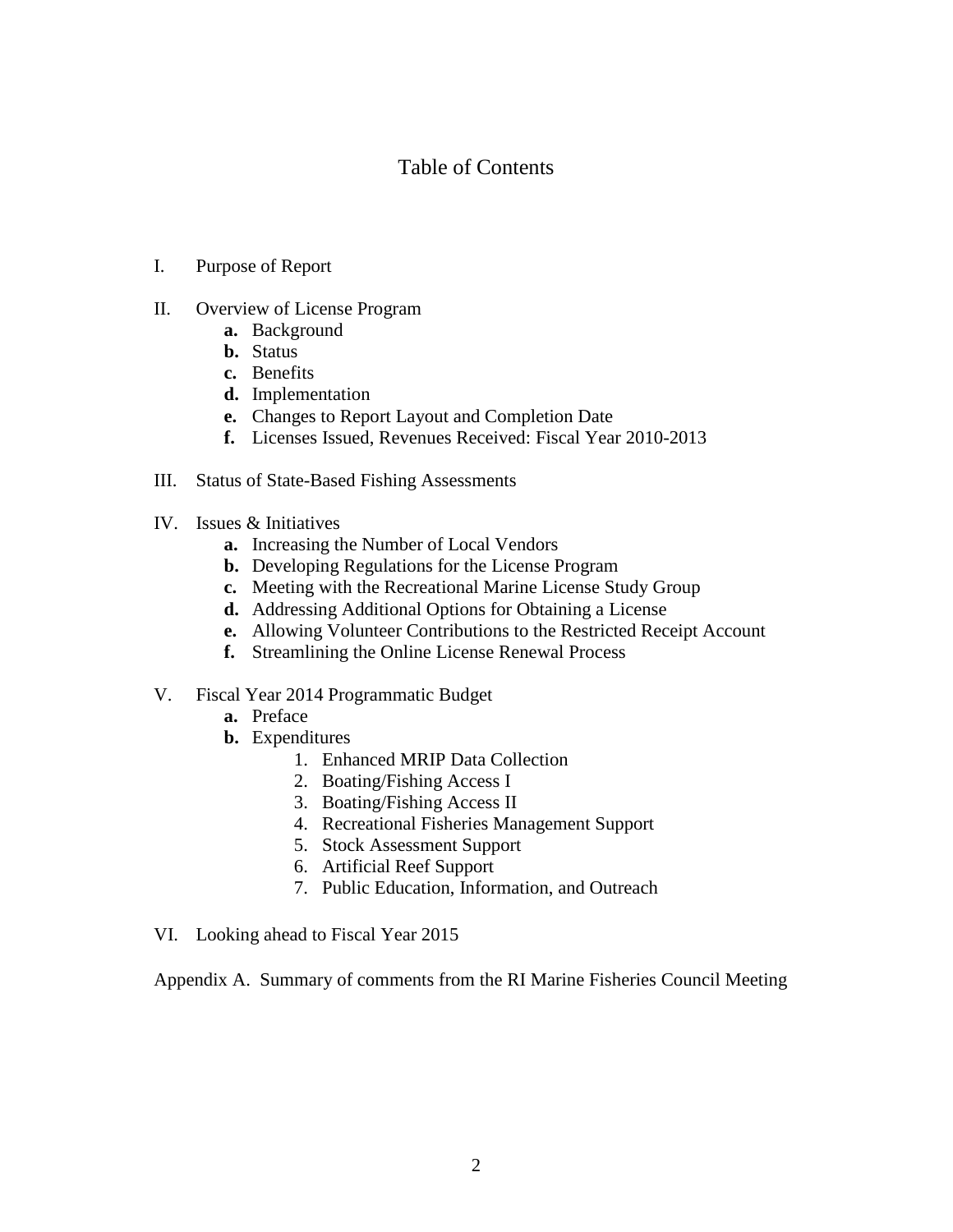#### **I. Purpose of Report**

 The purpose of this report is to fulfill the requirements set forth by Section 20- 2.2-10 of the Rhode Island General Laws. In accordance therewith, this report provides an overview of the Recreational Saltwater License Program for Rhode Island, offers a brief review of the status of state-based recreational fishing assessments, and sets forth a proposed FY14 programmatic budget, drawing upon the license fee revenues projected to be received through June 2014.

#### **II. Overview of License Program**

#### **a. Background**

The State of Rhode Island enacted legislation in January 2010 establishing a new Recreational Saltwater License Program for Rhode Island. The program has two primary purposes:

 1) It provides a state-based alternative to federal saltwater angler registry requirements, which are administered by the National Marine Fisheries Service (NMFS) pursuant to the 2006 Amendments to the federal Magnuson-Stevens Fishery Conservation Act (section  $401(g)$ ) (hereinafter referred to as the "Magnuson Act Amendments").

2) It provides a source of state funding for programs and activities that benefit marine recreational fishing interests in Rhode Island.

The Magnuson Act Amendments mandate the establishment of a national registry program for all saltwater anglers, for use in conducting accurate marine recreational fisheries statistical surveys; those surveys serve as the backbone of marine fisheries management programs for the recreational fishing sector. In December 2008, NMFS promulgated the final rule creating the registry, and also established an option for States to develop their own state-based licensing programs as an alternative, provided that the state programs meet federal criteria.

The RI license fees -- \$7/year for residents (under age 65), \$10/year for nonresidents, and \$5 for a 7-day license – are designed to both cover the administrative costs of the license program and provide additional support to programs and activities that serve the needs and interests of saltwater recreational fishermen in Rhode Island.

The statute establishing RI's Recreational Saltwater License Program – RIGL Chapter 20-2.2 – was shaped and supported by a Recreational Marine License Study Group, co-chaired by the R.I. Department of Environmental Management and the R.I. Saltwater Anglers' Association. The group included representatives from a variety of recreational fishing groups and interests from Rhode Island.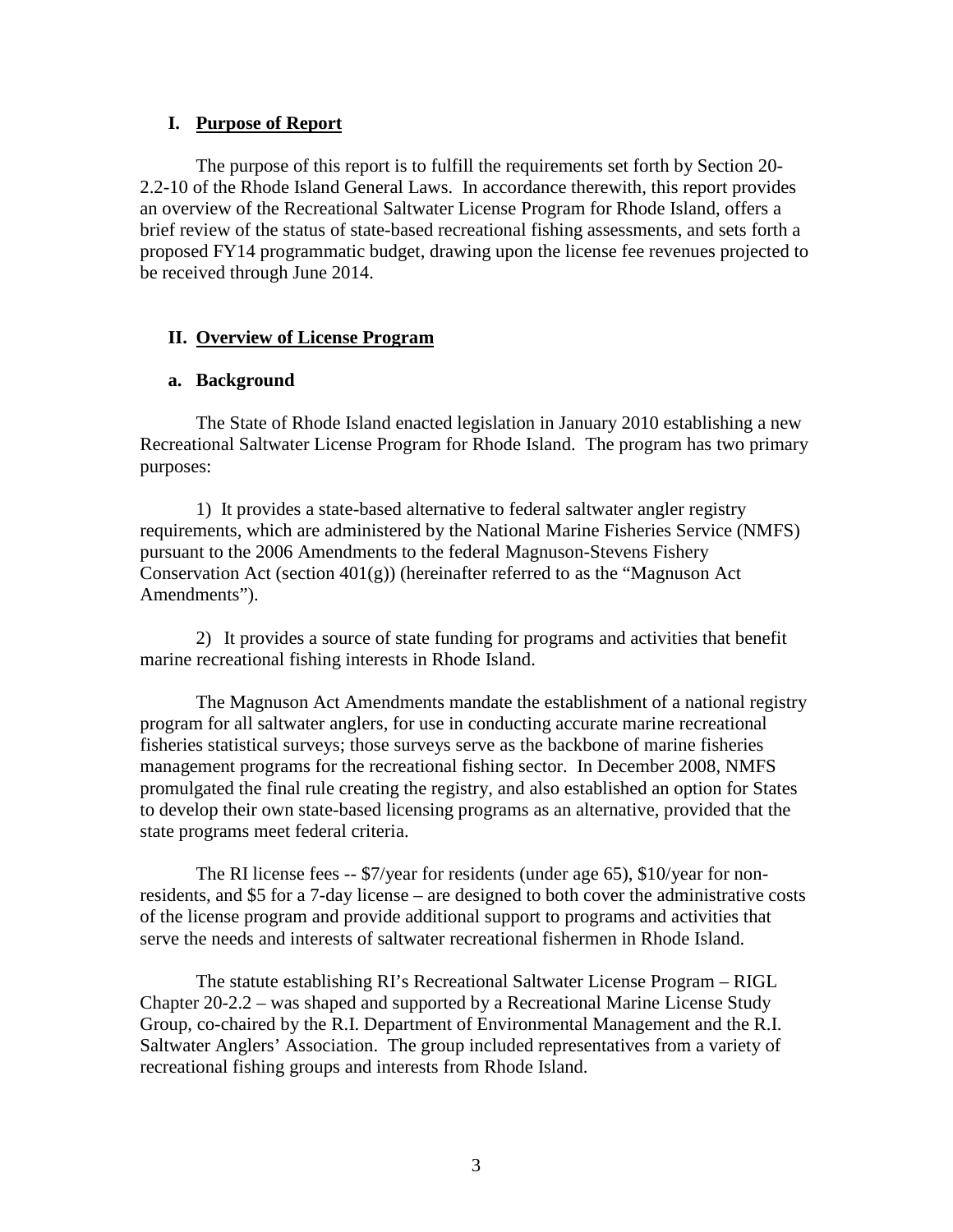The statute includes a section titled *Accountability and oversight* (RIGL Section 20-2.2-10). Pursuant to that section, the RI Department of Environmental Management is charged with preparing an annual report that details the number of recreational saltwater licenses issued, the total amount of license fee revenue received, the expenditures made during the prior year from the license fee account, and how the Department plans to allocate and use the fee revenue during the next year. The report is also slated to include any additional, relevant information relating to the administration and enforcement of the licensing program, and the status of state-based recreational fishing assessments and stock assessments.

The statute calls upon the Department to submit the report to the Rhode Island Marine Fisheries Council, and for the Department and Council to then conduct one or more public meetings to solicit input from recreational fishermen and the general public. The Council is then tasked with preparing an addendum to the report, setting forth its opinion on whether the licensing program is meeting its intended purpose, and offering any recommendations for modifying the program. The report and addendum are then to be submitted to the Rhode Island General Assembly.

#### **b. Status**

The RI Department of Environmental Management's Division of Fish & Wildlife, Marine Fisheries Program (hereinafter referred to as the "Division") developed the RI recreational saltwater license program early in 2010, and the program officially took effect on April 15, 2010.

 As established by the statute, anyone wishing to recreationally fish or spearfish in the marine waters of Rhode Island must possess either a RI state license, a state license from a reciprocal state, or a federal registration. The requirement solely pertains to those harvesting, or attempting to harvest, finfish and/or squid for non-commercial purposes. In 2012, regulations were amended to have the requirements also include those harvesting, or attempting to harvest, squid. Exemptions are provided for the following categories:

- Children under 16,
- Anglers fishing on licensed party or charter boats,
- RI residents who are blind or permanently disabled, and
- RI residents who are on leave from active military duty.

RI residents over the age of 65, and active military personnel stationed in RI, are eligible to obtain RI state licenses at no cost.

The new federal registry requirements also pertain to for-hire vessels, requiring that they either register federally or be subject to state-based licensing. Pursuant to a previously enacted state statute – RIGL section 20-2-27.1 – Rhode Island requires forhire vessels (charter and party boats carrying recreational fishermen) to obtain a RI party and charter boat license.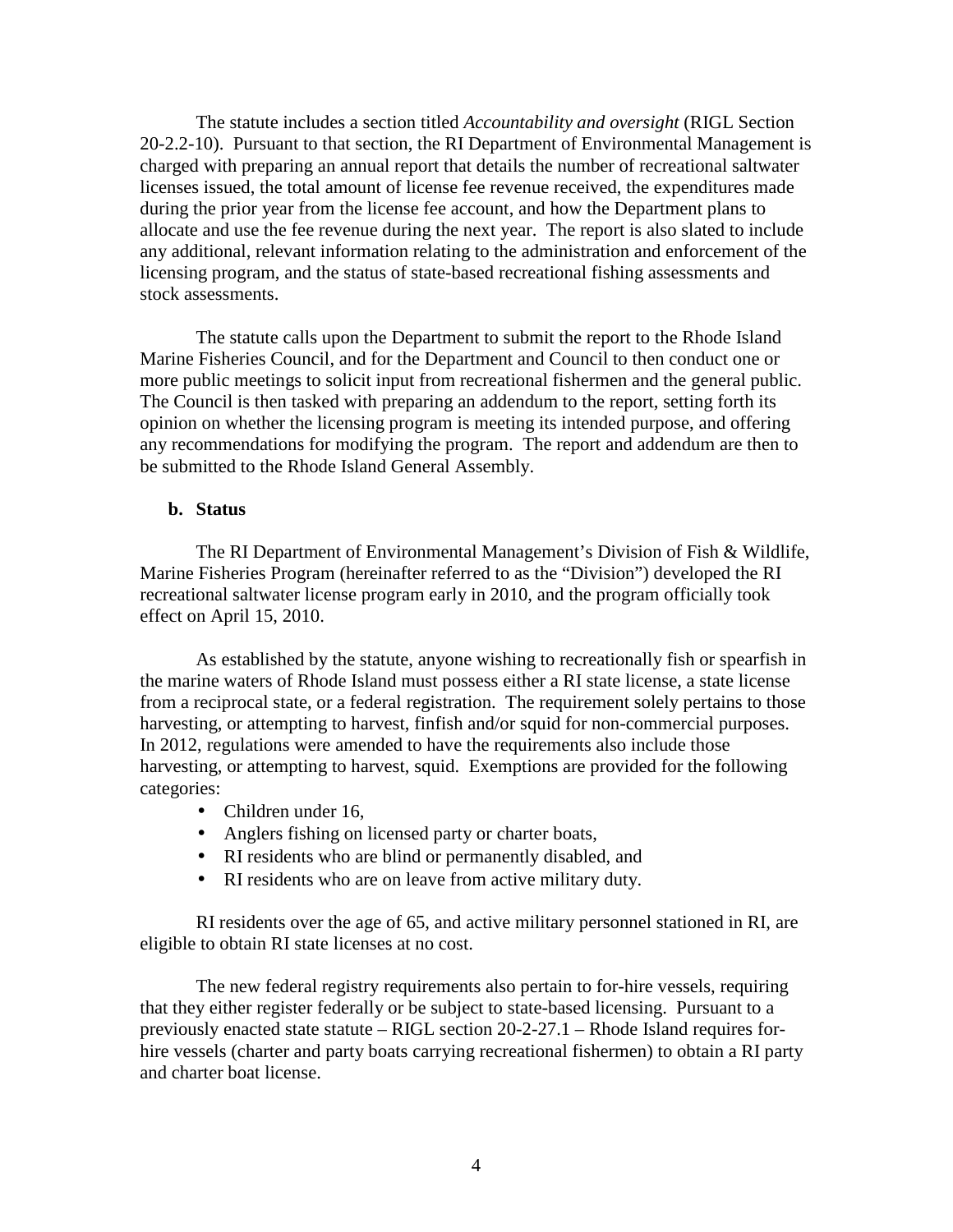In the summer of 2010, the Division submitted the new RI recreational saltwater fishing license program, and the existing RI party and charter boat license program, to NMFS for review. On October 25, 2010, NMFS and the Division entered into an MOU, pursuant to which the Division agreed to regularly collect and transmit to NMFS the contact information generated by the two programs.

On the basis of NMFS' review and approval of the RI license programs, and the commitments set forth in the MOU, the State of Rhode Island was officially designated as an exempted state for all anglers, spearfishers, and for-hire fishing vessels on November 8, 2010 – enabling the RI recreational saltwater fishing license program, and the RI party and charter boat license program, to serve as a valid, legal substitutes for the federal registry.

During 2010, a federal registration was available at no cost. Beginning in 2011, NMFS enacted a \$15 annual fee for the federal registration.

Because the RI program did not take effect until April 15, 2010, and because the federal registration did not have a fee during 2010, it was difficult to assess the RI program, vis-à-vis participation and fee revenues, during its inaugural year. 2011 is a more telling year with regard to program status. To date, all license fee revenues not retained by the program vendors have been deposited into a restricted receipt account.

#### **c. Benefits**

 The key benefit associated with the new RI license program is that it provides a *affordable* alternative to the federal program. The \$7 (resident) and \$10 (non-resident) fees for the RI license compare favorably to the \$15 fee for the federal registration. The RI fees also happen to be lower than the fees charged by most other states. What's more, under the RI program, there is no fee for licenses issued to RI residents over the age of 65 and active military personnel stationed in RI. Under the federal program, the \$15 fee applies to everyone. Also, the RI program provides for a short-term (7-day) license at a reduced cost (\$5); no such opportunity is offered by the federal program.

In addition to being less expensive than a federal registration, the RI license has *broader applicability*. The Rhode Island license affords reciprocity, whereas the federal registration does not. Rhode Island resident license holders can fish in neighboring state waters without having to get a neighboring state license, and neighboring state license holders can fish in Rhode Island waters without having to get a Rhode Island license. Rhode Island license holders can also fish in federal waters without having to obtain a federal registration. Rhode Island currently enjoys reciprocity with New York, Connecticut, Massachusetts, and Maine. Pursuant to Rhode Island's licensing statute, Rhode Island will extend reciprocity to any other state that offers reciprocity to Rhode Island.

The federal and state registry and license programs are designed to *provide both recreational fishers and fisheries managers many benefits* including: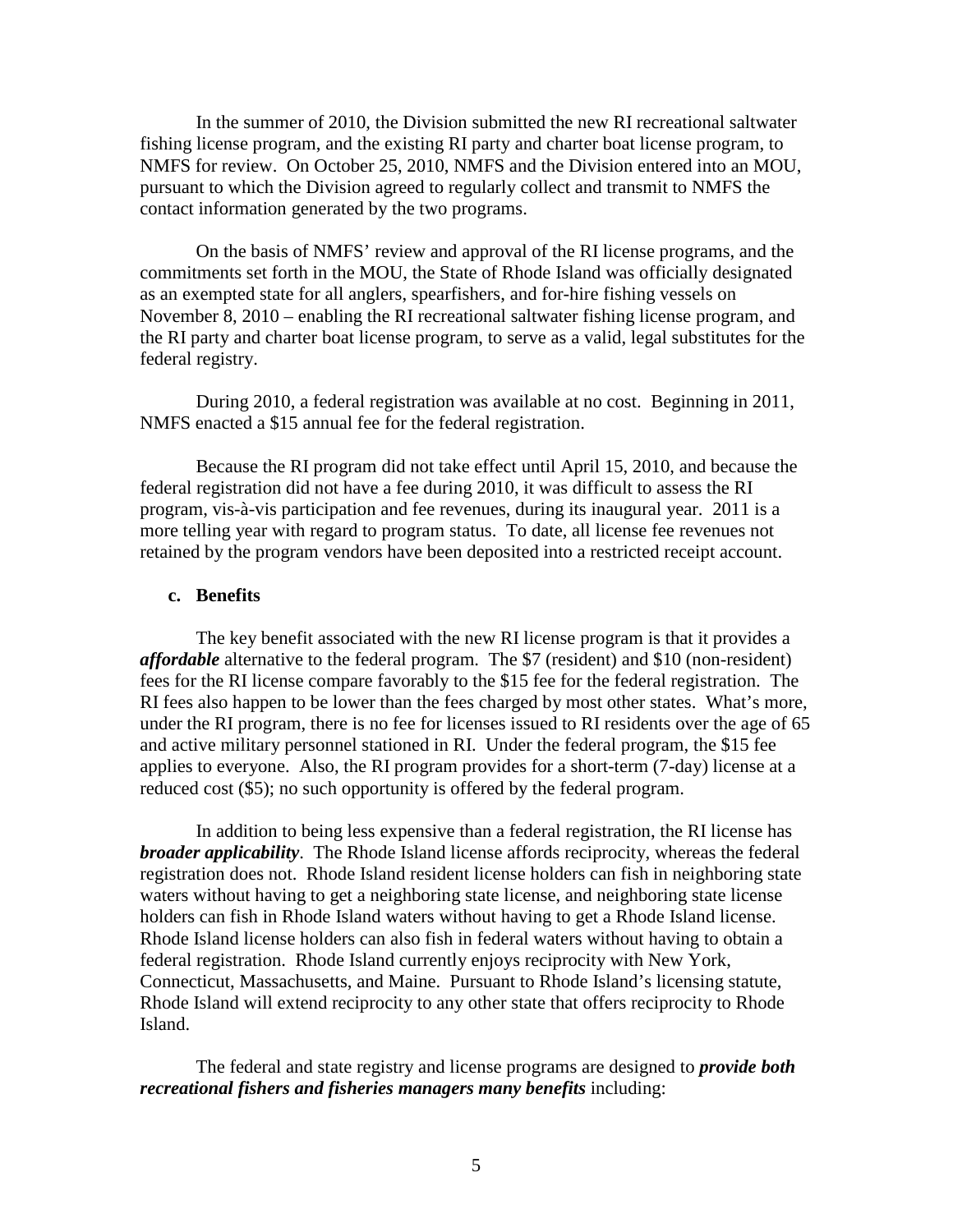- Improving the *quality and accuracy of marine recreational fishing data*
- Providing the first *full accounting of the scope the recreational saltwater*  *fishing and spearfishing* in Rhode Island as well as throughout the U.S.
- Maximizing the *ease and convenience* of obtaining a license through both the internet and local vendors
- *Providing significant benefits and opportunities*, through fee revenues, for Rhode Island's marine recreational fishing community

A portion of each Rhode Island license sold -- \$2 for every license sold online, and \$3 for every license sold via a vendor – is dedicated to covering the administrative costs of the license program itself. In this way, the *program covers its own costs and is self-sustaining*. The balance of the revenues derived from license sales are deposited into a restricted receipt account, which is managed by the Department and subject to the exclusive-use restrictions noted above.

Thanks to the long-standing federal Sport Fish Restoration Program, which provides dedicated federal funding for marine recreational fishing programs, Rhode Island has an opportunity to leverage every \$1 collected via the Rhode Island license program with \$3 in federal funds, thereby strengthening the capacity of both programs to work together to provide enhanced benefits and opportunities for marine recreational fishermen in Rhode Island.

#### **d. Implementation**

#### *Web-Based System & Local Vendors*

 Section 20-2.2-7 of the statute establishing the license program authorizes and directs the Department to engage the contractual services of a state-approved vendor to develop and implement a web-based system that serves as the sole means for obtaining licenses. The vendor is also responsible for servicing authorized licensing agents who can vend licenses at their establishments.

 As part of the initial program development stage, the Department entered into a formal agreement with Rhode Island Interactive (RII), which administers the Rhode Island state government web portal, known as RI.gov. Pursuant to the agreement, RII is responsible for developing and implementing the web-based licensing system, known as **Saltwater.RI.Gov**. The RII webpage serves as the means for both issuing licenses, and for collecting all of the relevant contact information at the point of sale for the national registry.

As an alternative to acquiring a license via the internet, anglers and spearfishers may also acquire a license at authorized vendors – namely, bait and tackle shops and other stores that sell fishing equipment. To date, there are twenty-six (26) authorized vendors; more are expected to be added during the 2014 fishing season. RII is responsible for handling the business arrangements with each vendor, and the vendors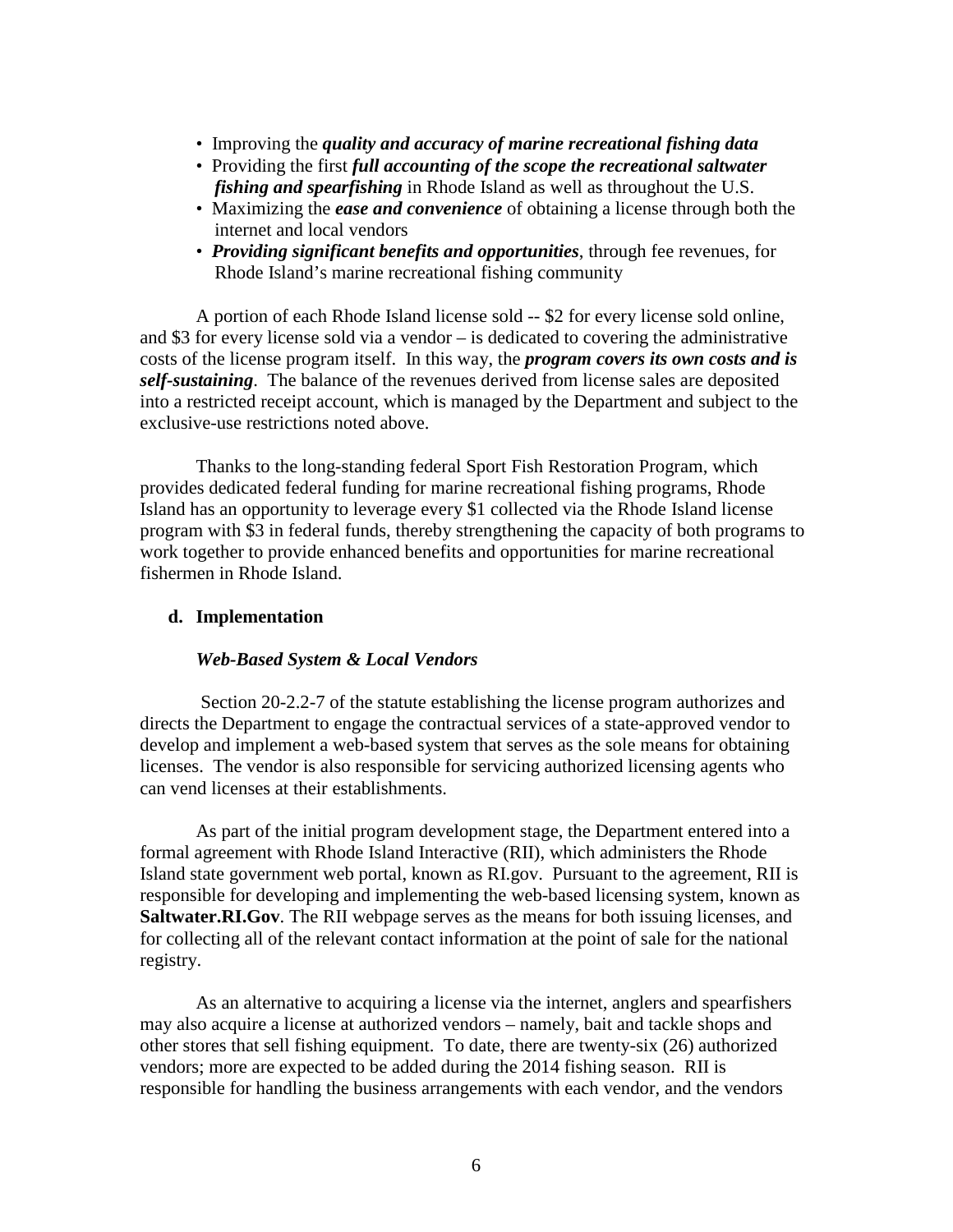utilize the same web-based portal that the public uses for issuing licenses. RII handles all billing and remittance and also provides technical support. Vendors must pay an annual fee of \$75 to RII to cover service costs.

To cover the overall costs of administering the web-based license program, RII retains \$2 for each license sold via the internet. If a license is sold by a vendor, RII retains \$1 and the vendor retains \$2. Neither RII nor the vendors receive any compensation for no-fee licenses issued to RI residents over the age of 65 or active military personnel stationed in RI.

RII provides all angler contact information (name, address, phone number, date of birth – and if provided, email address) to the Division monthly via electronic transfer. The confidentiality of the data is protected via the use of encryption. The Division, in turn, provides the data to NMFS' MRIP program for incorporation into the national registry.

#### *Information & Outreach*

The rollout of the Rhode Island Saltwater Recreational Fishing License involved considerable outreach to the Rhode Island angling community. As previously noted, the Division established a webpage – www.saltwater.ri.gov – that provides direct access to the portal where licenses can be obtained. The page includes a detailed FAQ section, covering all aspects of the license program, as well as a link to all authorized license vendors, with their contact information. Also included on the page are links to Rhode Island's recreational fishing regulations; the locations of all public boat ramps that provide access to marine waters in Rhode Island; and other information pertinent to recreational saltwater fishing in Rhode Island.

The Division issued a major press release when the license program first went into effect, and has since issued periodic press releases reminding anglers and spearfishers about the program.

The Division also developed a fact sheet, informational cards and brochures for dissemination at public events, such as the Rhode Island Saltwater Anglers Association annual New England Saltwater Fishing Show. During the 2010, 2011, 2012 and 2013 shows, the Division joined forces with RII at a booth to provide information on the new license program, answer questions, and issue licenses on the spot. This cooperation will be continued for the 2014 show. The shows offer a great opportunity to interact directly with the recreational fishing community, and the Division intends to maintain a presence at this show for years to come. Also, in 2012, the Division began supplying local vendors with signs to place in their windows that promote awareness and advertise the recreational license.

To help increase awareness regarding the license program in the field, the Division created weatherproof vinyl signs that were placed at fishing access points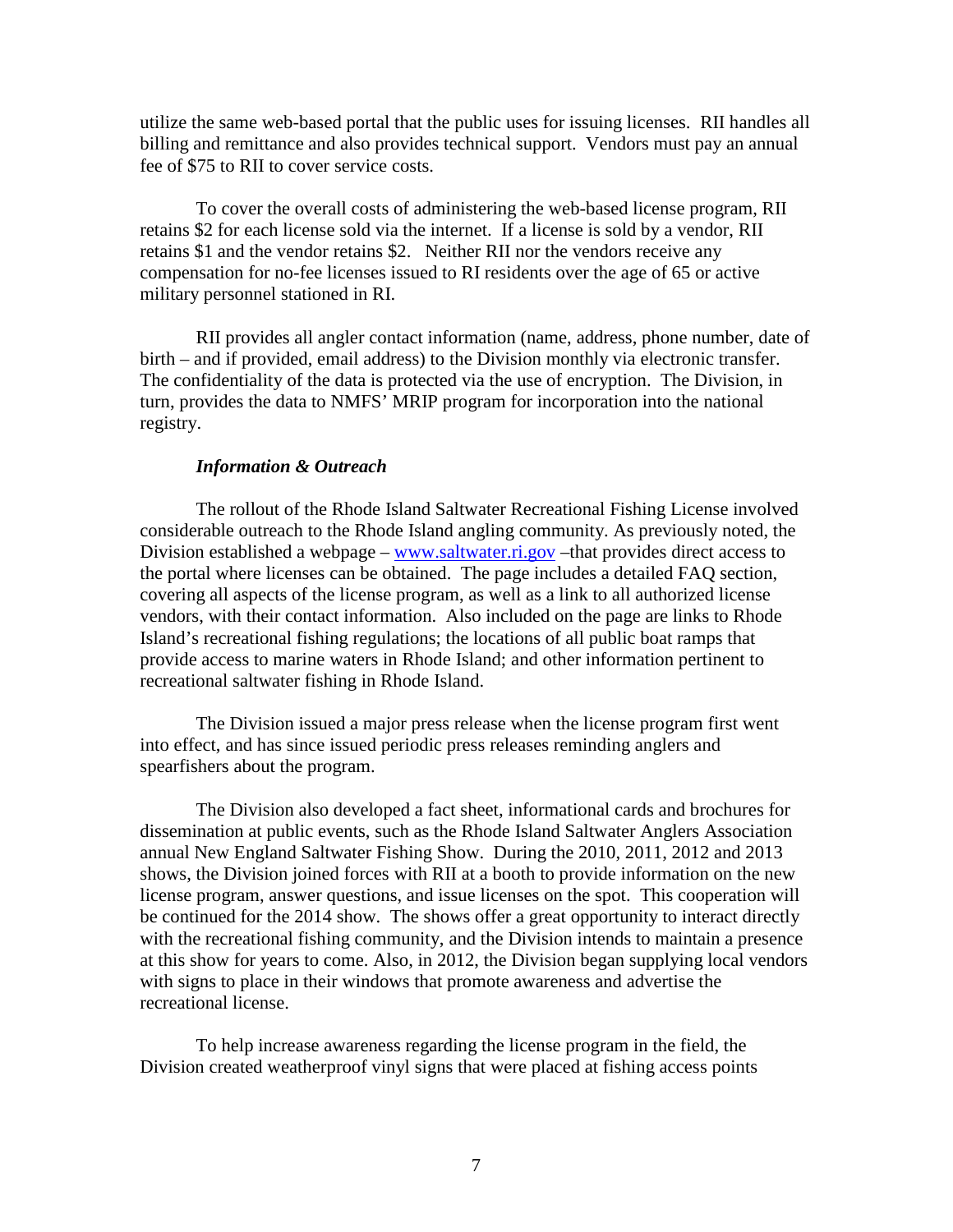throughout the State. The signs feature an illustration of the license and clear text informing the public that the license is required and how it can be obtained.

During the 2012 fiscal year, funds from the restricted receipt account were used for advertising on RIPTA buses, to increase the awareness of and compliance with the recreational license program. During the 2013 fiscal year, the Division also created a recreational fishing guide magazine for the 2013 fishing season. Working with the publishing company, J.F. Griffin, the Division produced the 2013 Rhode Island Recreational Saltwater Fishing Guide. This annual guide will continue to be created to promote recreational fishing in RI as well as to provide information on recreational regulations, fishing advice, and any current issues or happenings in the recreational fishing community. The Division is also looking in to developing an annual fishing tournament/derby in Rhode Island, for the near future. These events will promote recreational fishing in Rhode Island and encourage the public to take advantage of the wonderful recreational fishing opportunities found throughout the State.

#### *Free Fishing Day*

In accordance with the statutory allowance for one free fishing day a year, during which all license requirements are waived, the DEM Director declared a free fishing day on Governor's Bay Day in 2010. This declaration is intended to occur annually. Although it was inadvertently missed in 2011, it was continued in both 2012 and 2013.

#### **e. Changes to Report Layout and Completion Date**

Previous RI Saltwater Recreational Fishing License Program reports used calendar year (January through December) for the numbers of licenses issued and revenues received, then switches to fiscal year (July through June of the next year) for budget and expenditure reporting. In early 2013, the Division proposed changing the finalization date and layout of the Rhode Island Recreational Saltwater Fishing License Program Annual Report to follow fiscal year instead of calendar year. The report will be finalized by September/October, each year, to account for the previous fiscal year. This change allows the report and budget to be in sync and reduces confusion when reading the report and developing budgets. The change in the report layout and completion date was approved by both the Recreational Marine License Study Group and the Rhode Island Marine Fisheries Council.

#### **f. Licenses Issued, Revenues Received: Fiscal Year 2011-2013**

During the 2011 fiscal year (July 1, 2010 – June 30, 2011), a total of 29,615 Rhode Island Saltwater Recreational Fishing Licenses were issued which resulted in \$189,946 in total license fee revenues (Table 1). During the 2012 fiscal year (July 1, 2011 – June 30, 2012), a total of 42,438 licenses were issued, which resulted in \$275,517 in fee revenues (Table 2). During the 2013 fiscal year (July 1,  $2012 -$  June 30, 2013), the number of licenses issued increased again to 41,325 which resulted in \$264,983 in fee revenue (Table 3).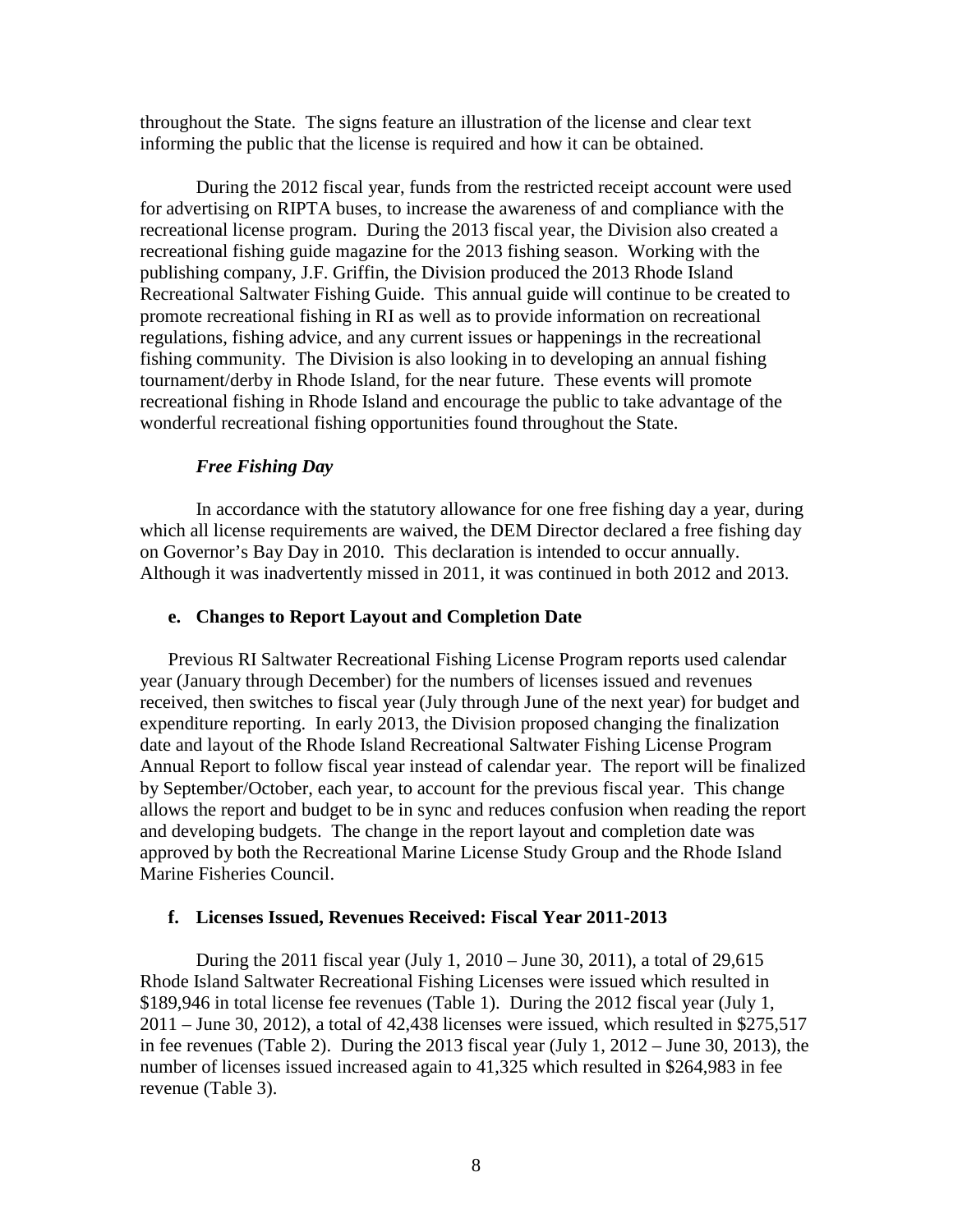| <b>License Type</b>         | # of Licenses<br><b>Issued</b> | <b>Fee Revenues</b> | <b>Amount Deposited</b><br><b>Into License Fund</b> |
|-----------------------------|--------------------------------|---------------------|-----------------------------------------------------|
| <b>Resident Full Year</b>   | 18,658                         | \$130,606           | \$88,462                                            |
| Non-Resident Full Year      | 5,249                          | \$52,490            | \$40,702                                            |
| <b>Resident 7-Day</b>       | 60                             | \$300               | \$174                                               |
| Non-Resident 7 Day          | 1,310                          | \$6,550             | \$3,605                                             |
| <b>Resident Over 65</b>     | 3,635                          | \$0                 | \$0                                                 |
| <b>Active Military Duty</b> | 703                            | \$0                 | \$0                                                 |
| Totals:                     | 29,615                         | \$189,946           | \$132,943                                           |

Table 1. RI Saltwater Recreational Fishing Licenses Issued During the 2011 Fiscal Year.

| Table 2. RI Saltwater Recreational Fishing Licenses Issued During the 2012 Fiscal Year. |  |  |  |  |
|-----------------------------------------------------------------------------------------|--|--|--|--|
|                                                                                         |  |  |  |  |

| <b>License Type</b>         | # of Licenses<br><b>Issued</b> | <b>Fee Revenues</b> | <b>Amount Deposited</b><br><b>Into License Fund</b> |
|-----------------------------|--------------------------------|---------------------|-----------------------------------------------------|
| <b>Resident Full Year</b>   | 26,556                         | \$185,892           | \$124,413                                           |
| Non-Resident Full Year      | 7,649                          | \$76,490            | \$58,566                                            |
| Resident 7-Day              | 122                            | \$610               | \$352                                               |
| Non-Resident 7 Day          | 2,505                          | \$12,525            | \$6,528                                             |
| <b>Resident Over 65</b>     | 4,613                          | \$0                 | \$0                                                 |
| <b>Active Military Duty</b> | 993                            | \$0                 | \$0                                                 |
| Totals:                     | 42,438                         | \$275,517           | \$189,859                                           |

| Table 3. RI Saltwater Recreational Fishing Licenses Issued During the 2013 Fiscal Year. |  |  |  |  |
|-----------------------------------------------------------------------------------------|--|--|--|--|
|                                                                                         |  |  |  |  |

| <b>License Type</b>         | # of Licenses<br><b>Issued</b> | <b>Fee Revenues</b> | <b>Amount Deposited</b><br><b>Into License Fund</b> |
|-----------------------------|--------------------------------|---------------------|-----------------------------------------------------|
| <b>Resident Full Year</b>   | 25,864                         | \$181,048           | \$120,880                                           |
| Non-Resident Full Year      | 6,975                          | \$69,750            | \$53,340                                            |
| Resident 7-Day              | 107                            | \$535               | \$304                                               |
| Non-Resident 7 Day          | 2,730                          | \$13,650            | \$6,988                                             |
| <b>Resident Over 65</b>     | 4,653                          | \$0                 | \$0                                                 |
| <b>Active Military Duty</b> | 996                            | \$0                 | \$0                                                 |
| Totals:                     | 41,325                         | \$264,983           | \$181,512                                           |

The tables illustrate that there has been an increase in the number of licenses issued since the license program was established, resulting in an increased amount of funds being added to the restricted receipt account. While the number of licenses issued in fiscal year 2013 was lower than fiscal year 2012, it is anticipated that the numbers of licenses issued, and the total revenues deposited, will remain relatively constant for the next several years.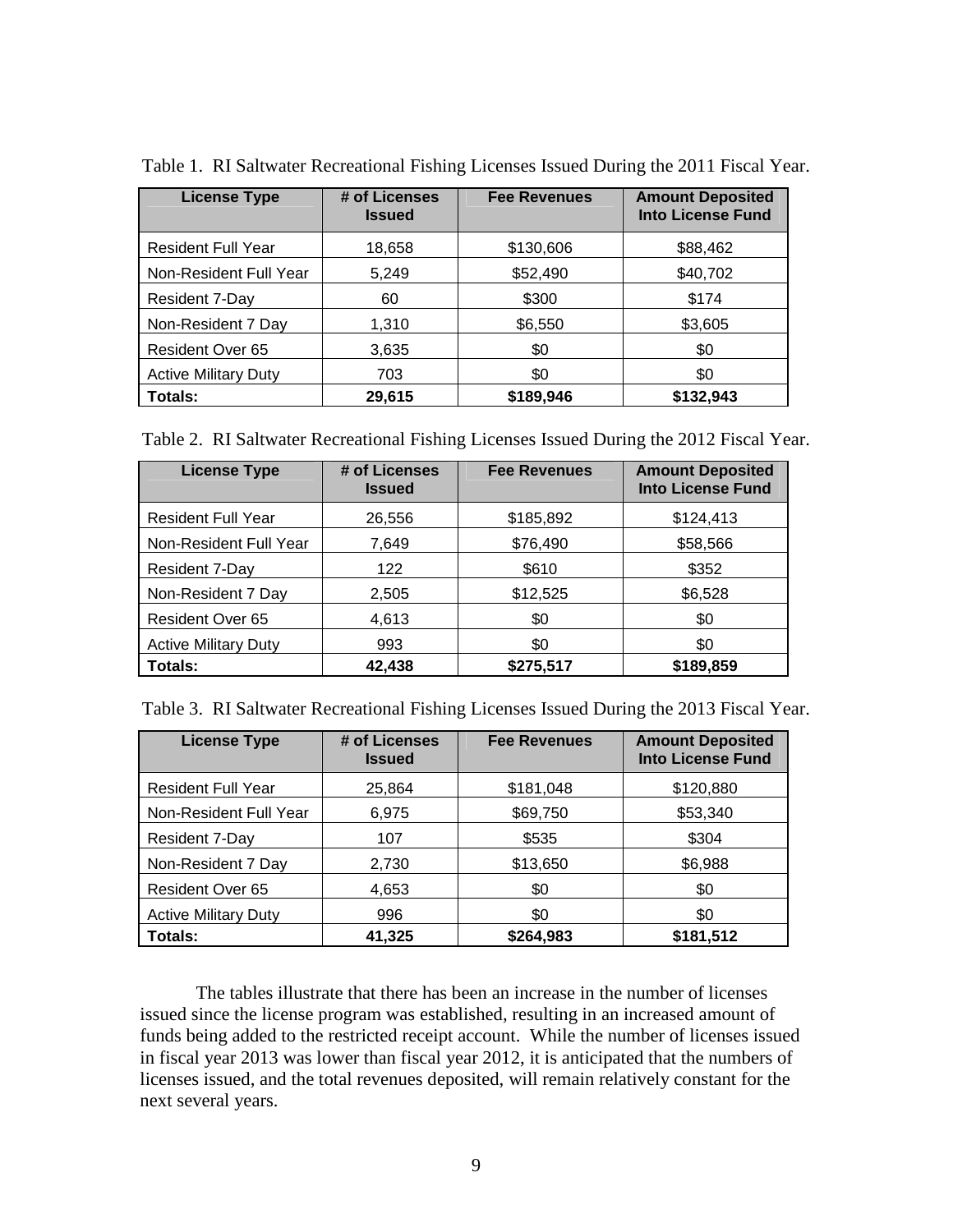#### **III. Status of State-Based Fishing Assessments**

Rhode Island's recreational catch and effort data is currently collected via the Marine Recreational Information Program (MRIP). The MRIP has replaced the previously used Marine Recreational Fishing Statistical Survey (MRFSS). The MRIP system improves recreational data collection as calls will be made to known Rhode Island saltwater anglers, via the registry of licensees, rather than random calls to numbers from Rhode Island phonebooks. The MRIP houses the survey data in a database used for estimating catch and effort statistics related to marine recreational fishing. The data is collected by two independent, but complementary, surveys. Effort data are collected by telephone sampling from the registry of licenses. Catch data are collected by intercept interviews with anglers at fishing access sites. Data from the two independent surveys are combined to produce estimates of fishing effort, catch, and participation. The Division has a contract in place with RTI International to carry out the intercept surveys of the MRIP. RTI International, which has been approved by NMFS, conducts the angler intercept surveys. ICF International, also approved by NMFS, conducts the telephone survey. The data collected is then relayed to the Division for review, and then once approved, the data is then provided to the MRIP. The number of phone and intercept interviews and related statistics collected by ICF International and RTI International are displayed, by calendar year, in Tables 4 and 5 respectively. The data provided to the Division was only available by calendar year, not fiscal year. For the 2014 fiscal year, the Division will be continuing to purchase additional add-on intercept surveys for the MRIP sampling in Rhode Island. This increase in sample numbers will result in more accurate and precise recreational catch and effort data which will in turn help the Division create fair and accurate recreational fishing regulations.

|                                 | 2010                                                    |        |                           | 2011                       | 2012                      |                            |
|---------------------------------|---------------------------------------------------------|--------|---------------------------|----------------------------|---------------------------|----------------------------|
| <b>Category</b>                 | <b>Number</b><br><b>Percent</b><br>of Calls<br>of Calls |        | <b>Number</b><br>of Calls | <b>Percent</b><br>of Calls | <b>Number</b><br>of Calls | <b>Percent</b><br>of Calls |
| <b>Non-Response</b>             | 71707                                                   | 39.23% | 25039                     | 34.38%                     | 25978                     | 34.75%                     |
| No Contact                      | 61380                                                   | 33.58% | 21096                     | 28.96%                     | 21703                     | 29.03%                     |
| Contacted, No Response          | 10327                                                   | 5.65%  | 3943                      | 5.41%                      | 4275                      | 5.72%                      |
| Response                        | 111080                                                  | 60.77% | 47795                     | 65.62%                     | 48775                     | 65.25%                     |
| Respondent Ineligible           | 99123                                                   | 54.22% | 43356                     | 59.53%                     | 44249                     | 59.19%                     |
| Eligible Non-Fishing Households | 11235                                                   | 6.15%  | 4185                      | 5.75%                      | 4282                      | 5.73%                      |
| Eligible Fishing Households     | 722                                                     | 0.40%  | 254                       | 0.35%                      | 244                       | 0.33%                      |
| <b>Total Calls</b>              | 182787                                                  | 100%   | 72834                     | 100.00%                    | 74753                     | 100.00%                    |

Table 4. 2010 – 2012 RI Phone Interviews Conducted by ICF International.

Table 5. 2010 – 2012 RI Intercept Interviews Conducted by RTI International.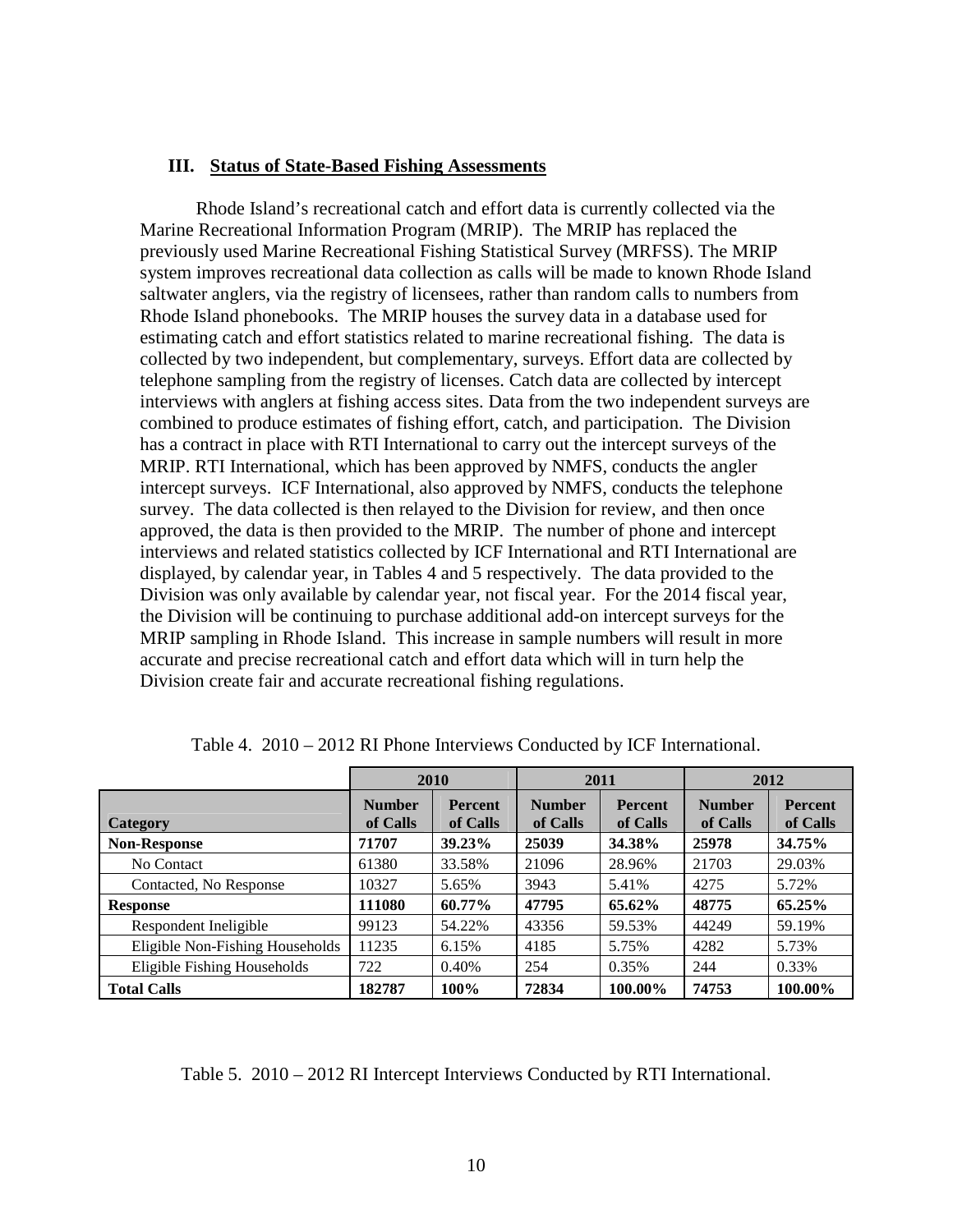| <b>Months</b>       | <b>Successful</b><br><b>Interviews</b> | <b>Refused</b><br><b>Interviews</b> | <b>Percent</b><br><b>Refused</b> |
|---------------------|----------------------------------------|-------------------------------------|----------------------------------|
| 2010                |                                        |                                     |                                  |
| March - April       | 46                                     | 9                                   | 16.40%                           |
| $May - June$        | 395                                    | 108                                 | 21.50%                           |
| July - August       | 527                                    | 415                                 | 44.00%                           |
| September - October | 432                                    | 214                                 | 33.10%                           |
| November - December | 100                                    | 54                                  | 35.10%                           |
| <b>Totals</b>       | 1500                                   | 800                                 | 34.80%                           |
| 2011                |                                        |                                     |                                  |
| March - April       | 35                                     | 11                                  | 23.91%                           |
| $May - June$        | 273                                    | 85                                  | 23.74%                           |
| July - August       | 428                                    | 126                                 | 22.74%                           |
| September - October | 323                                    | 103                                 | 24.18%                           |
| November - December | 163                                    | 41                                  | 20.10%                           |
| <b>Totals</b>       | 1222                                   | 366                                 | 23.05%                           |
| 2012                |                                        |                                     |                                  |
| March - April       | 65                                     | 14                                  | 17.72%                           |
| $May - June$        | 285                                    | 79                                  | 21.70%                           |
| July - August       | 716                                    | 219                                 | 23.42%                           |
| September - October | 598                                    | 163                                 | 21.42%                           |
| November - December | 124                                    | 23                                  | 15.65%                           |
| <b>Totals</b>       | 1788                                   | 498                                 | 21.78%                           |

During the 2012 calendar year, a total of 74,753 phone interviews were attempted. Of that total, 25,978 calls or 34.75% resulted in a non-response (either no contact or no response) and 48,775 calls or 65.25% received a response. Of the calls with a response, 44,249 calls resulted in the respondent being ineligible for the survey and 4,526 calls reached an eligible respondent. By transitioning to the new MRIP system, whereby calls will be made to known Rhode Island saltwater anglers, via the registry of licensees, rather than random calls to numbers from Rhode Island phonebooks, the Division expects to see an increase in response and eligibility in the near future.

Regarding the intercept interviews, note the relatively high refusal rate, as well as the fact that no intercept interviews were conducted in January or February. The new MRIP system is designed to improve the spatial and temporal distribution of interviews (e.g., conducting more at night, and during the winter months, and in locations other than major access sites and marinas), which will help to improve the precision of the estimates. That initiative, combined with the State-supported initiative to increase the number of intercept interviews conducted, promises to vastly improve the quality and accuracy of Rhode Island's recreational catch and effort data.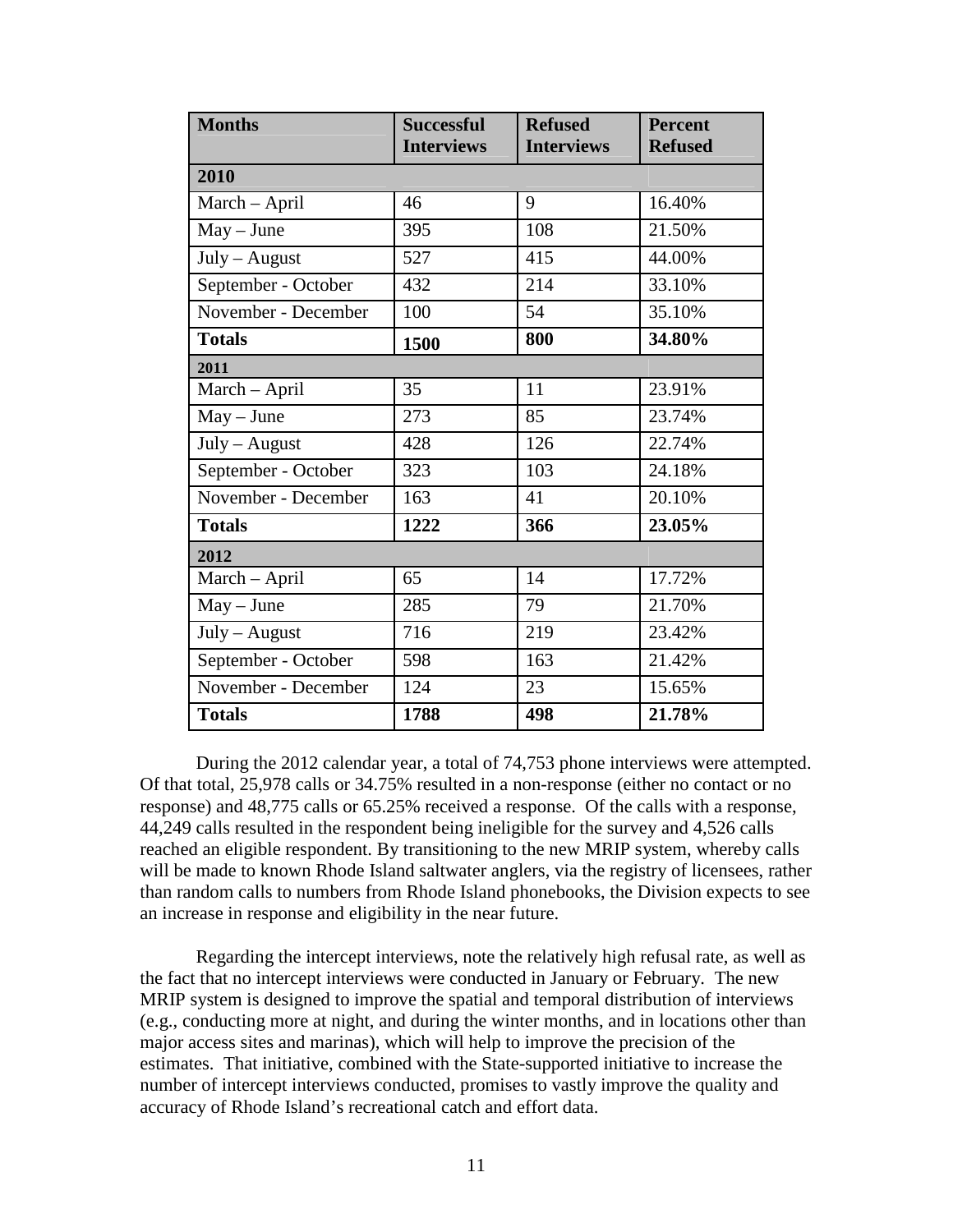#### **IV. Issues & Initiatives**

#### **a. Increasing the Number of Local Vendors**

Although the internet remains the most convenient means for obtaining a license for most people, it is apparent that a significant number of people would prefer to obtain a license, in-person, at a local store or shop. Such individuals may either not have, or not be comfortable utilizing, a home computer and printer; or have the need to pay for their license using cash, instead of a debit or credit card.

As of the date of this report, there are twenty-six local vendors authorized to issue licenses at their places of business (up from just seven vendors at the start of the 2011 fishing season). The locations of the twenty-six vendors cover the major population areas of Rhode Island, including Block Island, but it is recognized that adding more vendors to the program will make it easier for more people to get their licenses, thereby helping to increase compliance with the program.

The Division applied for and was awarded a grant from the Atlantic States Marine Fisheries Commission to administer a vendor-incentive program. This program provides incentives to local businesses to become vendors of the RI saltwater recreational license. Pursuant to the program, the Division is offering to loan computers and printers to any establishment that is willing to vend licenses for a period of five years. The project began in March of 2011. All bait and tackle shops throughout RI were mailed an announcement detailing the program and informing them of the opportunity to apply. Several have responded, and the Division is continuing to accept applications. The Division has enough funds to provide equipment for up to 50 vendors.

#### **b. Developing Regulations for the License Program**

The Division has developed and enacted comprehensive regulations for the recreational license program. The Division intends to continue to update and amend regulations as situations and issues arise. The current regulations largely codify the key statutory provisions governing the license program, such as:

- Licenses are required for anyone who fishes or spearfishes recreationally in Rhode Island waters for finfish, with such activities defined;
- Licenses may include a valid Rhode Island license, a valid license from a reciprocal state, or a federal registration;
- Reciprocal states identified;
- Anglers and spearfishers must be in possession of a valid license when angling or spearfishing, or have it in close proximity; and
- Licenses are not required for anyone who is exempt, per the prescribed exemption categories, as long as anglers and spearfishers who are exempt carry applicable proof.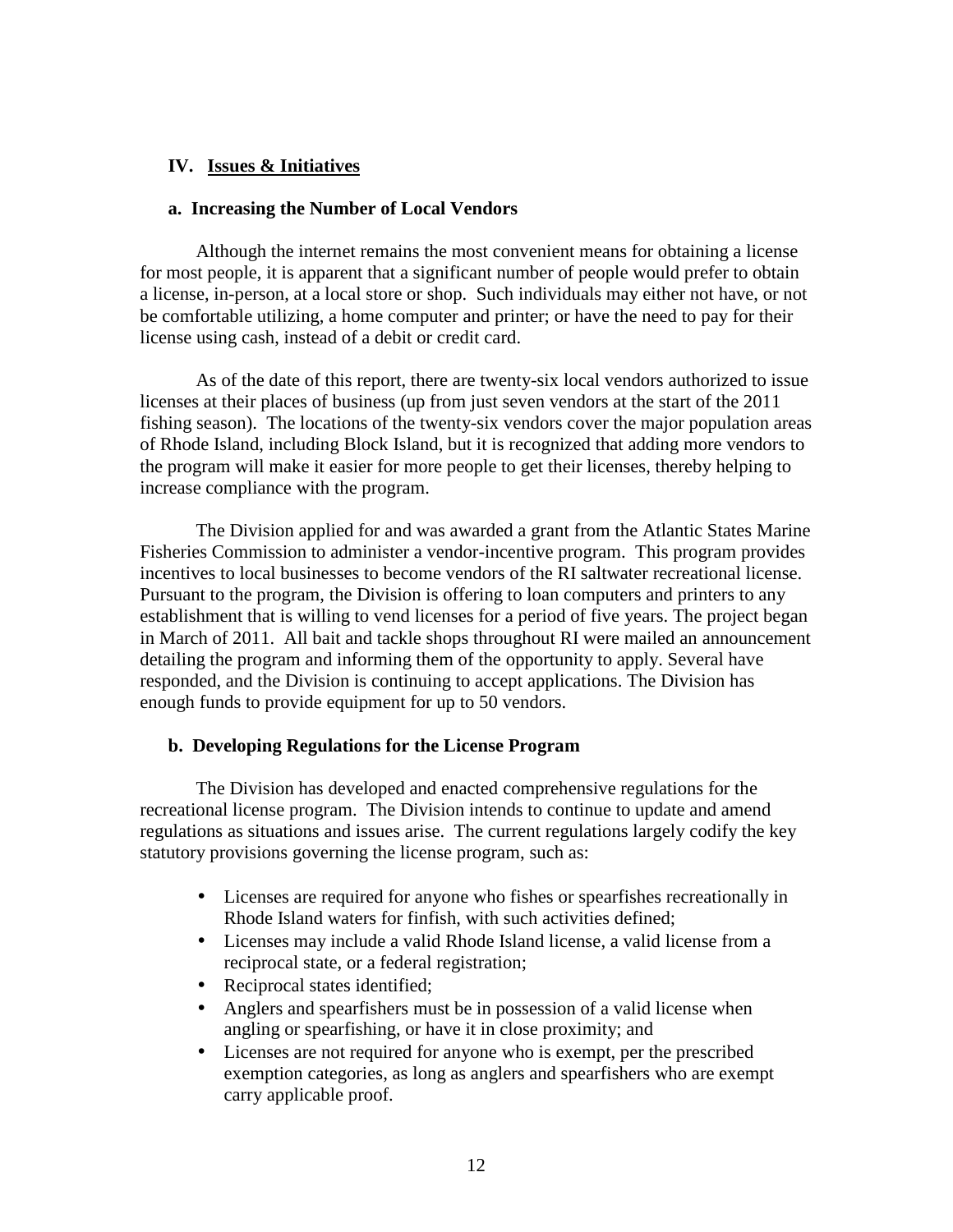Additional provisions set forth by the regulations include:

- Licenses are required for anyone fishing for squid; and
- Licenses are not required for anyone holding a federal Highly Migratory Species Angling Permit, issued under the angler's name.

The regulations also included a provision requiring all license holders to carry a photo ID, but the Department decided to drop that proposal, based on comments received at public hearings.

#### **c. Meeting with the Recreational Marine License Study Group**

 The Division is planning on annually holding an ad-hoc meeting with the members of the Recreational Marine License Study Group – the group that worked closely with the Division on the development of the original saltwater license bill. The purpose of these annual meetings is to review and get input on the draft budget for the saltwater license restricted receipt account. This meeting process is in addition to, not in lieu of, the Council and public comment processes set forth by the license statute.

#### **d. Addressing Additional Options for Obtaining Licenses**

Although the internet and the increasing number of local vendors throughout the State offer convenient opportunities for anglers and spearfishers to obtain a license, it is recognized that there are still a large number of people who either don't own a computer and printer or don't have a convenient means of accessing a local library or local vendor. While this constituency may be a minority, it apparently constitutes a significant portion of the recreational fishing community in Rhode Island. If too many people perceive the process of obtaining a license as a roadblock, it will turn people away from fishing, which is clearly counter to the spirit and intent of the license program.

The Division is committed to exploring options that would make it easier for people without a computer and printer or a convenient means for getting to a local library or vendor to obtain a license. Such options could include a mail-in or call-in option, but either option would entail additional administrative costs and a policy decision must be made as to whether funding from the budget for the license fee account should be redirected to cover the costs.

#### **e. Allowing Volunteer Contributions to the Restricted Receipt Account**

There have been suggestions made that some anglers and spearfishers would welcome the opportunity to make an additional, voluntarily contribution to the restricted receipt account associated with the license program at the time they purchase their license. It is unclear whether this could be done without additional statutory authority, but if there is enough interest in the part of the Rhode Island recreational fishing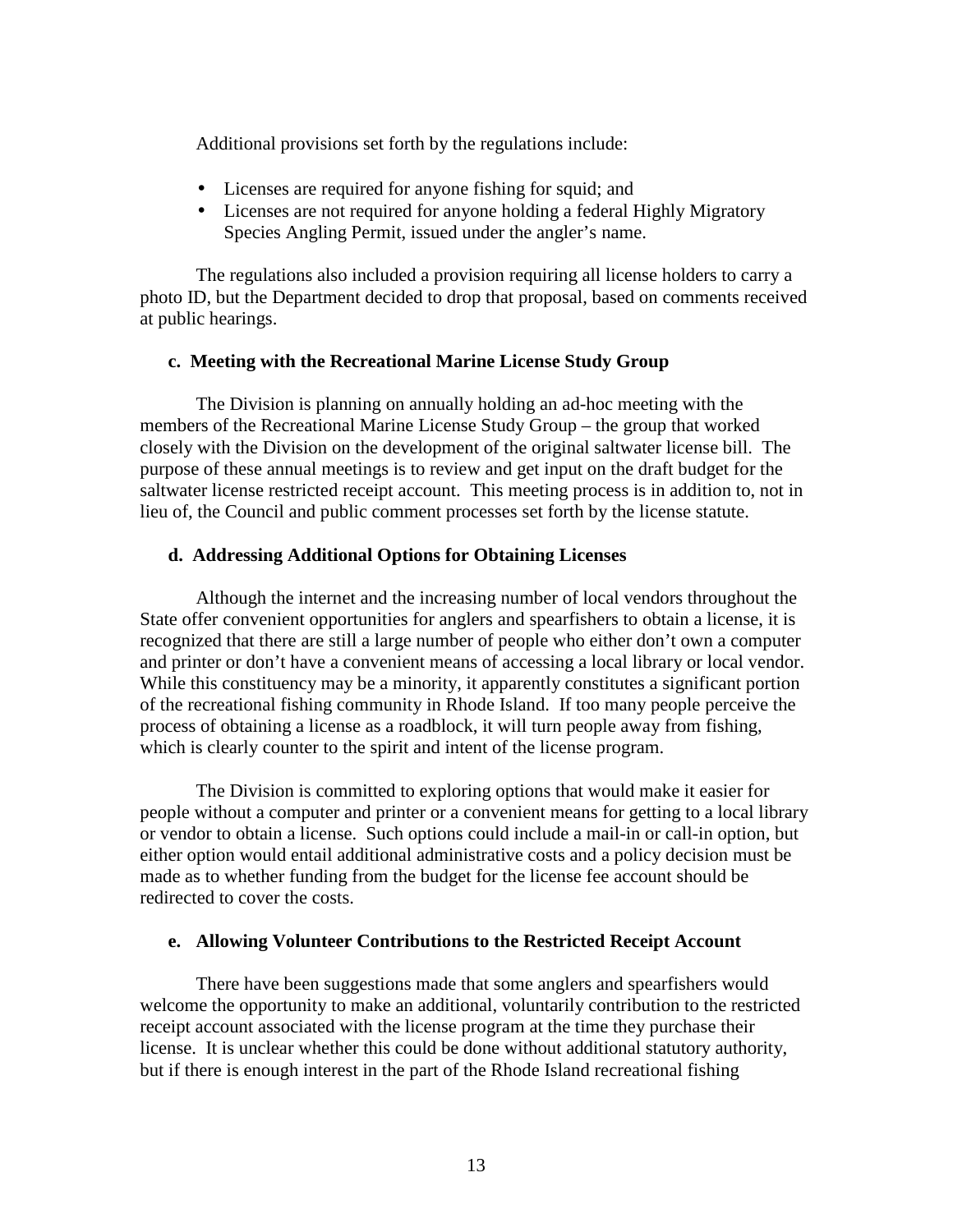community to pursue the initiative, the Division would be more than willing to further explore it.

#### **f. Streamlining the Online License Renewal Process**

Currently, the Division is coordinating with RII in an effort aimed at streamlining the renewal process, namely, by having prior contact information recalled and re-inserted, with an onus on the licensee to verify that it is up-to-date and accurate. Since phone numbers are the most important data field, the system may still require phone numbers to be re-entered every year, to help ensure that they are up-to-date and accurate.

#### **V. FY14 Program Budget**

#### **a. Preface**

As noted previously, in accordance with the provisions of the RIGL Chapter 20- 2.2, all monies from the saltwater license fees are deposited into a restricted receipt account and can only be used for the following purposes:

- Administering and enforcing the Rhode Island license program;
- Managing Rhode Island's marine recreational fisheries, with particular reference to improving state-based recreational fishery catch and effort statistics and stock assessments; and
- Enhancing recreational fishing opportunities in the State.

 The Division undertakes a range of programs that address and support recreational fishing interests in Rhode Island. Those programs are largely funded via federal sources, namely: the US Fish & Wildlife Service through the Sport Fish Restoration (SFR) Program; and grants received from the National Marine Fisheries Service (NMFS). The SFR Program, which is derived from excise taxes on fishing and boating equipment and is structured as a user-pay/user-benefit program, is the bedrock, providing some \$2 million annually; however, that grant required a 25 percent nonfederal match (i.e., nearly \$700,000). The annual NMFS funding amounts to about \$200,000. The Division receives a very modest amount of state general funds each year – approximately \$150,000 for all marine fisheries-related programs and activities. And there is only one other source of non-federal funding: that relates to recreational interests: the receipts from annual sales of non-resident recreational shellfishing licenses and recreational lobster fishing licenses (totaling about \$120,000/year).

The primary state programs pertaining to sport fishing fall into the following general categories:

- Fish stock assessments
- Recreational catch and effort estimates
- Management plans and regulations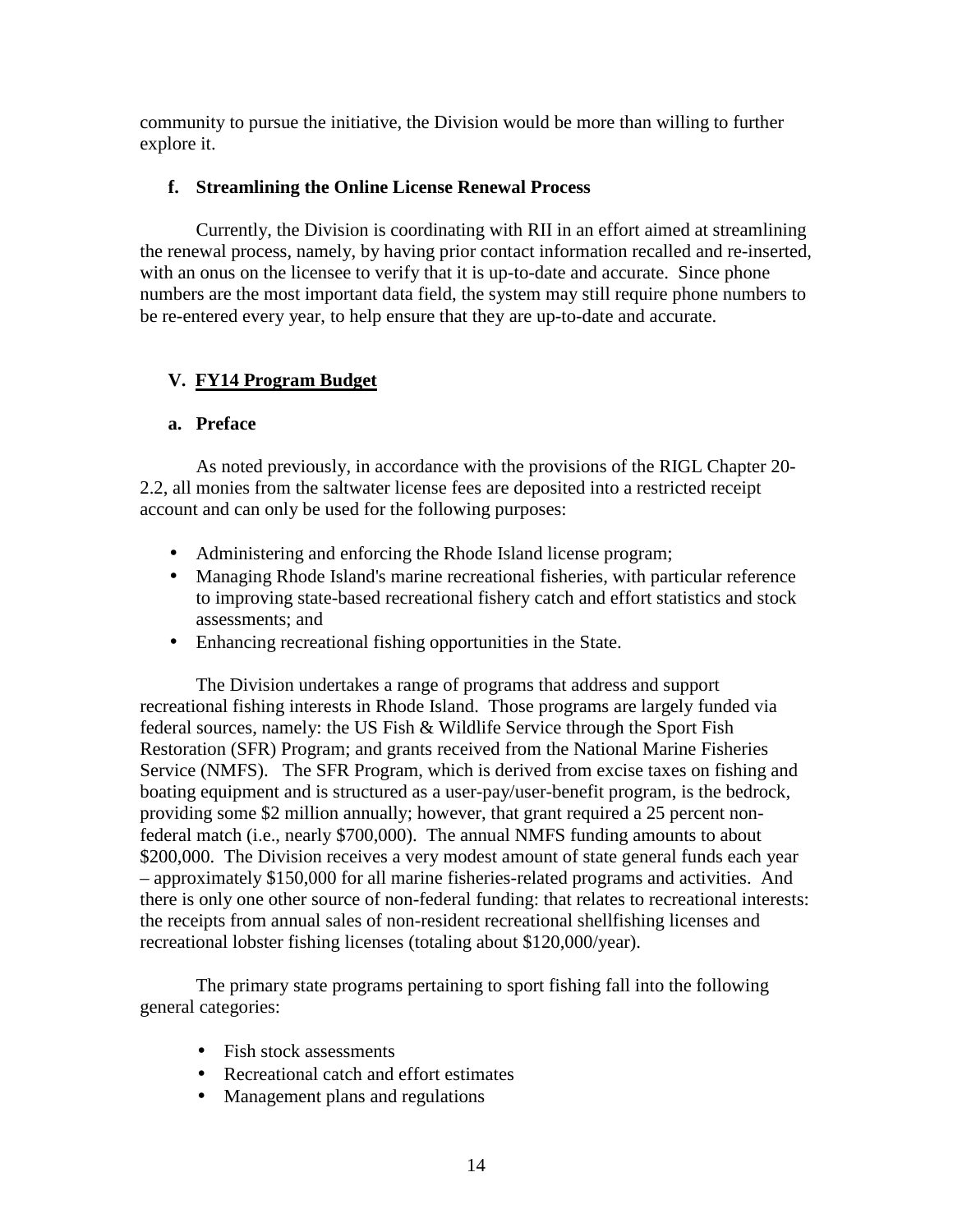- Boating and fishing access
- Artificial reefs and habitat protection/enhancement
- Public information, outreach, and education
- Enforcement

It behooves Rhode Island to utilize the revenues from the saltwater fishing license program in a way that a) is consistent with the licensing statute, b) addresses the priority needs and interests of the recreational fishing community in Rhode Island; and c) maximizes opportunities and benefits by leveraging federal SFR funds.

#### **b. Expenditures**

During the 2013 fiscal year, a total of about \$102,769 was used for the Rhode Island Marine Recreational Fishing Program. Of that total, about \$53,788 was used for personnel and equipment costs in support of the Division's finfish surveys for stock assessments. About \$10,542 was used for the management of the Marine Recreational Fisheries Program. About \$21,922 was used to enhance the Division's boating/fishing access site maintenance program as well as engineering work on the Galilee boat ramp improvements. Around \$2,999 was used to develop and create the first annual Rhode Island Recreational Saltwater Fishing Guide magazine which promotes recreational fishing in Rhode Island and contains several informative articles and current RI regulations. Also during fiscal year 2013, the Division used about \$12,433 for the purchase of additional MRIP intercept interviews to improve the precision of MRIP estimates for Rhode Island. An additional \$861 was used to improve and support RII and local vendors with the sales of the recreational license. It is anticipated that the account will receive another \$180,000 from FY14 license sales, and the proposed FY14 Programmatic Budget is based on that amount.

The Division recommends making the following expenditures during FY14:

#### **1. Enhanced MRIP Data Collection (\$43,375)**

*Proposal*. Expand the recreational catch and effort data collection program for Rhode Island (under the MRIP/MRFSS sampling umbrella) by providing funding for add-on intercept surveys to increase the overall precision of the State-based estimates and better enable mode-specific (e.g., shore-based) estimates. The \$43,375 investment will leverage an additional \$130,125 in federal (SFR) funds to provide \$173,500 in total programmatic benefits. The \$173,500 will supplement the existing contract Rhode Island has with RTI International, which conducts the angler intercept surveys.

*Rationale*. The MRIP program is the major source for marine recreational catch and effort fishing assessments. Data collected via the program is used to estimate catch (landings and discards) and effort by species/state/mode/wave. Estimates of catch and effort are used to develop status of the stock for all species, including striped bass, summer flounder, scup, tautog, bluefish, winter flounder, cod, black sea bass, and weakfish. In addition, indices of abundance using catch per unit of effort are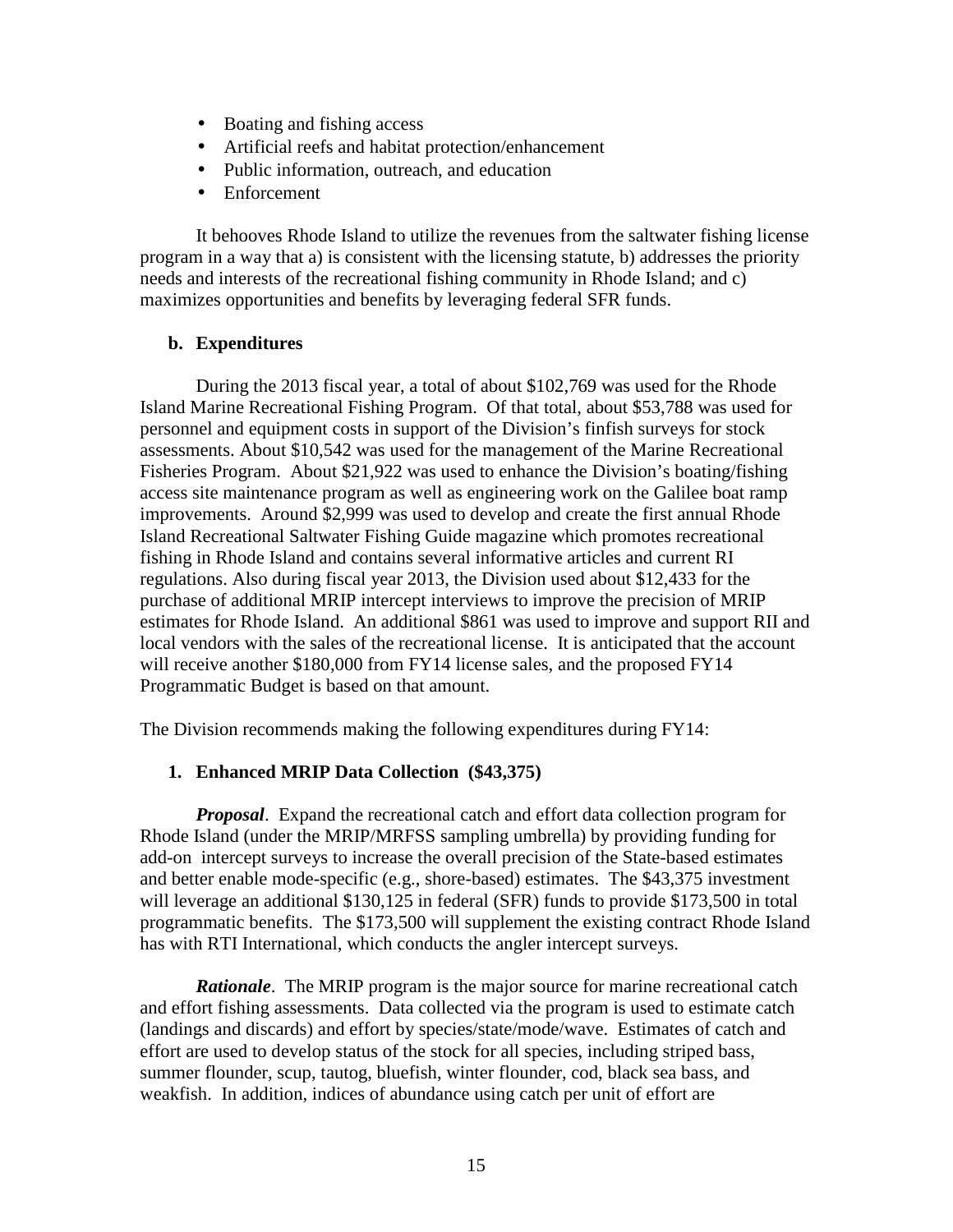incorporated into age-structured models to track abundance in comparison to other fisheries independent surveys. Estimates of catch and effort are quite variable due to sampling levels, which are directly correlated to the level of funding for each survey.

 The marine recreational catch and effort fishing assessments yield fisherydependent information which, coupled with the non-fishery dependent trawl and seine surveys, serve as the basis for marine recreational fishing regulations. The accuracy and fairness of recreational fishing regulations is directly related to the quality and precision of the assessments. What's more, to the extent that the Division can increase the surveys and sampling of fishermen in Rhode Island, the Division will have a better ability to tailor Rhode Island regulations in a way that best supports the interests of the Rhode Island fishing community. Of particular interest is the ability to pursue mode splits – e.g., differential regulations for shore-based fishermen versus boat-based fishermen. That can only be done if there is enough survey and sampling done of the two modes to enable relatively precise estimates of respective catch and effort.

The proposed enhanced data collection initiative will restore sampling to prior levels (2002-2005), and in conjunction with the vastly improved MRIP program, help to significantly boost the quality and accuracy of the data used to assess Rhode Island's marine recreational fisheries.

#### **2. Boating/Fishing Access I (\$100,000)**

*Proposal*. Undertake improvements to the Galilee Boat Ramp. The \$100,000 investment will leverage an additional \$300,000 in federal (SFR) funds to provide \$400,000 in total programmatic benefits.

*Rationale*. The ramp in Galilee is one of the most popular and important ramps in the State, providing direct access to the salt ponds and south shore, as well as Block Island. The ramp is heavily utilized and in need of rehabilitation.

 The Galilee ramp ranks high on the Division's list of priority boating/fishing access sites in need of upgrade or improvement, and is a worthy candidate for funding via the license fee account. In 2010, the Division completed work on one of the largest boat ramps in Rhode Island, the Mt. Hope Boat Ramp in Bristol. Three other projects are slated to be undertaken, under separate funding:

- New boat ramp at East Transit Road in Providence
- Improvements to ramp and parking at Marina Park Boat Ramp in South Kingstown
- Improvements to ramp and parking at Third Brach Boat Ramp in Middletown

 Other boating/fishing access projects that are on the Division's priority list, and will be targeted for future funding, include:

• Goddard Park Boat Ramp, Warwick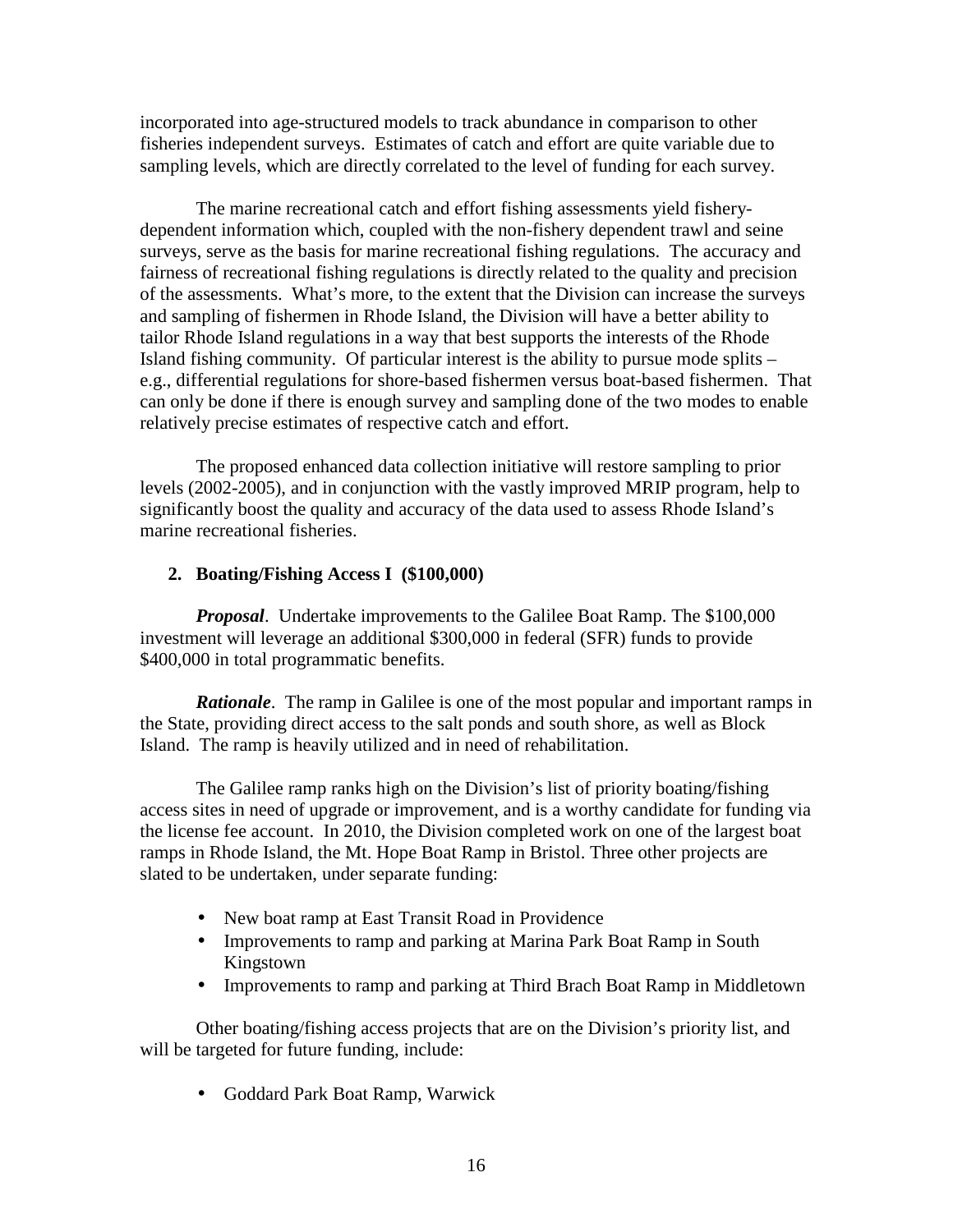- Weaver Cove Boat Ramp, Portsmouth
- Bold Point Boat Ramp, East Providence
- Pawtucket Boat Ramp, Pawtucket

#### **3. Boating/Fishing Access II (\$18,700)**

*Proposal*. Enhance the Division's boating/fishing access site maintenance program. The \$18,700 investment will leverage an additional \$56,100 in federal (SFR) funds to provide \$74,800 in total programmatic benefits.

*Rationale*. The Division has over 60 state-owned and operated boating/ fishing access sites used by an estimated 28,000 boats that are less than 24 feet in length. The Division is responsible for maintaining these areas, but lacks adequate resources to undertake all of the work that's needed on a regular basis. The proposed allocation of funds from the license fee account, particularly when leveraged with federal funds, will significantly boost the Division's ability to properly maintain state-owned boating/fishing access sites throughout Rhode Island.

#### **4. Recreational Fisheries Management Support (\$26,000)**

*Proposal*. Maintain a fulltime staff person in the Division's Marine Fisheries Program who will be responsible for coordinating a range of projects and activities that relate directly to priority marine recreational fishing issues. The \$26,000 investment will leverage an additional \$78,000 in federal (SFR) funds to provide \$104,000 in total programmatic benefits.

*Rationale*. In the past, the Division has never had a staff person dedicated to marine recreational fishing programs. In 2012, the Division hired a fulltime staff person dedicated to RI's marine recreational fisheries program and proposes maintaining such a position, to focus solely on some or all of the following issues:

- Coordinating the overall license program, in concert with Rhode Island Interactive and local vendors; and serving as the conduit for data management between the program and NMFS, pursuant to the Division's MOU with NMFS.
- Coordinating recreational fishing assessments (i.e., coordinating and maintaining the RTI International contract); serving on the ACCSP's Recreational Technical Committee; advancing Rhode Island's eLOGBOOK (formally eREC) logbook program.
- Coordinating the development of marine recreational fishing management programs in Rhode Island; applying recreational fishing assessments to recreational management programs; developing mode-specific recreational fishing management programs and other recreational fishing alternatives for important ASMFC-managed species (e.g., bonus fluke for shore-based anglers; extended seasons for scup; increased bag limits for black sea bass).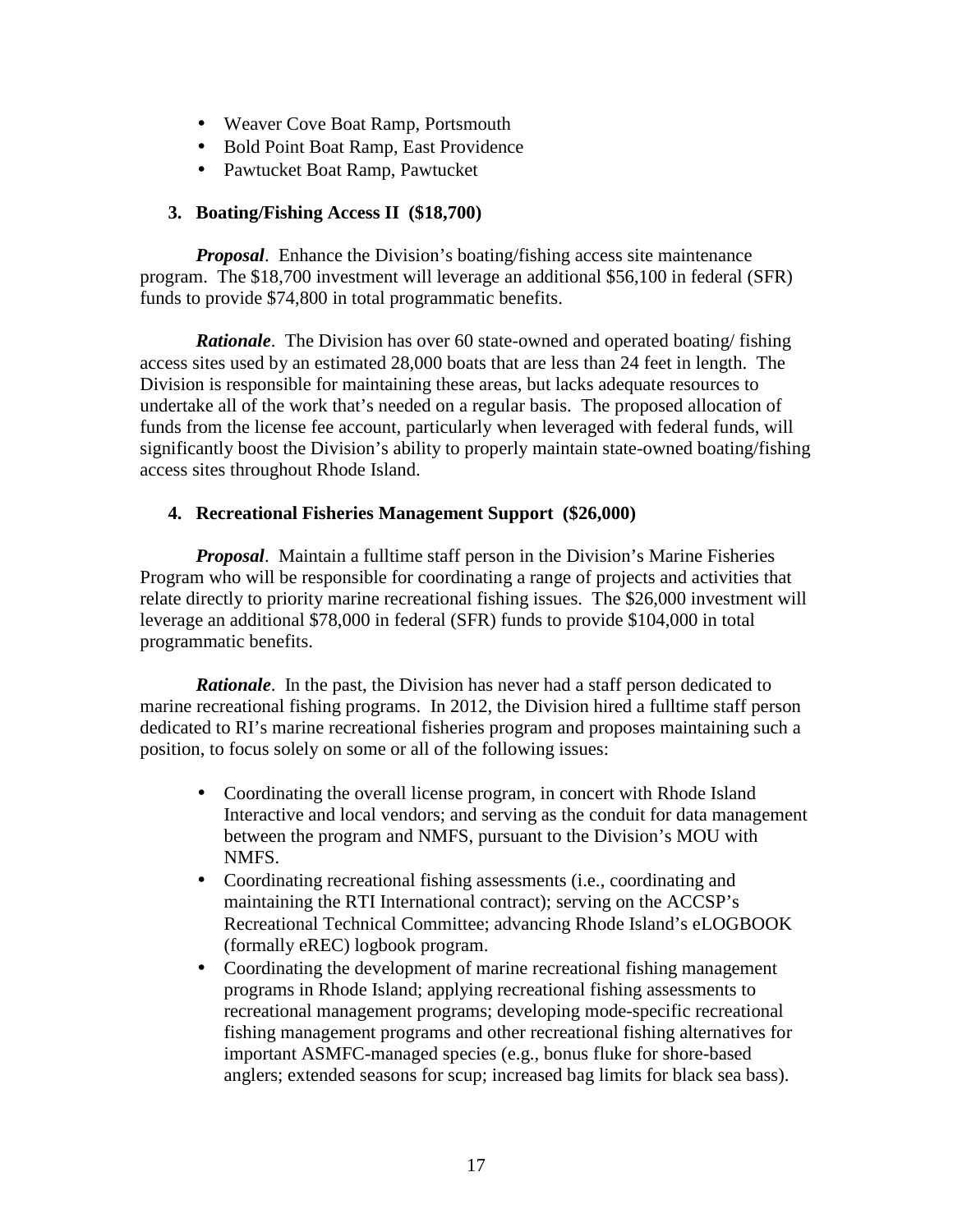- Serving as a principal point of contact for recreational fishing groups and organizations throughout Rhode Island.
- Assisting with the coordination of the Division's boating/fishing access program – including assessment, maintenance, and management of existing sites; pursuing grants to upgrade/improve existing sites and develop new sites; and conveying information on access opportunities to the Rhode Island recreational fishing community.
- Assisting with the coordination of Rhode Island's artificial reef program.

#### **5. Fish Stock Assessment Support (\$65,450)**

*Proposal.* Support the continuation of finfish stock assessment surveys of recreationally important species in Rhode Island waters. The \$65,450 investment will leverage an additional \$196,350 in federal (SFR) funds to provide \$261,800 in total programmatic benefits.

*Rationale*. The key programs funded via the federal SFR grant are the continuation of the Narragansett Bay trawl survey, the juvenile finfish seine survey conducted in the coastal ponds, and the newly developed fish pot survey. These projects are some of the most important annual finfish fisheries surveys in Rhode Island waters conducted by the Division. To date, these programs have been funded by the State's federal SFR grant, and matched entirely with commercial fishing license fee revenues. Given the importance of these programs to the recreational fishing community, it makes sense to use a portion of the recreational fishing license fees to cover the non-federal match requirements of the SFR grant pertaining to these projects.

#### **6. Artificial Reef Support (\$9,350)**

*Proposal.* Support the continuation of the collaborative 5-year artificial reef project. The \$9,350 investment will leverage an additional \$28,050 in federal funds to provide \$37,400 in total programmatic benefits.

*Rationale.* Due to public input and interest, the Division, in collaboration with the Nature Conservancy, began a 5-year artificial reef project. The project is designed to test the feasibility and performance of artificial reefs in Rhode Island waters. The main goal of the project is to determine if artificial reefs actually produce more biomass or if immigration of fishes from surrounding areas occurs. The outcome of this study should help determine if permanent artificial reefs should be placed in Rhode Island waters. This project was initiated by recreational fishermen's requests for the placement of artificial reefs in RI, so it makes sense to use funds from the recreational saltwater license to fund and support the project.

#### **7. Public Education, Information, and Outreach (\$16,428)**

*Proposal*. Conduct a public outreach campaign, pertaining to the license program, including but not limited to bus advertisements, radio/print advertisements, and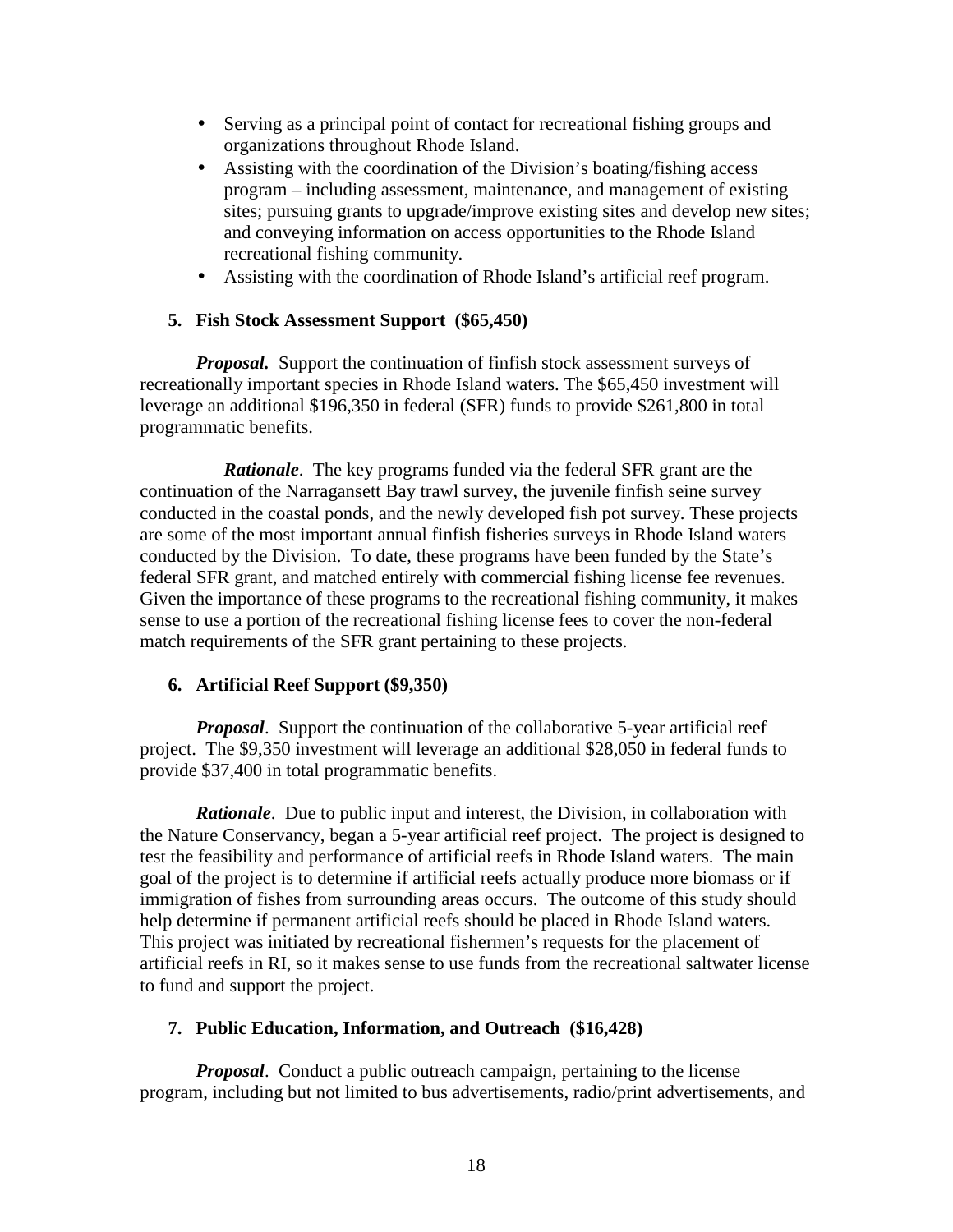the use of social media. Also, development and distribution of an annual Rhode Island Recreational Fishing Guide, modeled after the guide that Massachusetts developed in 2011.

*Rationale*. Although compliance with the new license program has generally been good, it is clear that a number of recreational fishermen and spearfishers remain unaware of the program, not only in terms of the need to obtain a license, but also with regard to the purpose of the program and the benefits it provides to the recreational fishing community. Since the primary purpose of the license program is to develop a comprehensive database of contact information for all recreational fishermen and spearfishers, it behooves the State to make a modest investment in a PR campaign, aimed at increasing awareness among the recreational fishing community regarding the license program, particularly during the summer season, thereby enhancing compliance and bolstering programmatic support.

In 2013, the Division published the 2013 Rhode Island Recreational Saltwater Fishing Guide. The publication, done in a colorful and appealing magazine style, offers a wealth of information of interest to the marine recreational fishing community in the State. While the Division continues to provide information to the Rhode Island recreational fishing community via the Division's website and an annual abstract that features recreational and commercial fishing regulations, the magazine enhances the Division's ability to connect with and inform recreational fishermen, and promotes recreational fishing in Rhode Island. The Rhode Island guide informs fishermen on the issues associated with the licensing program and the benefits associated therewith – drawing upon some of the information set forth in this report – as well as other issues of priority interest to the community, including current regulations, informative articles, and lists of local bait and tackle shops and party/charter boat services.

#### **VII. Looking Ahead to FY15**

It is reasonable to expect that the license program, and associated receipts received, will continue to grow at a modest pace over the next several years. As previously noted, the total number of licenses issued during the 2013 fiscal year was 41,325, and total revenues deposited into the license fund for the calendar year were \$181,512. *For planning purposes, the FY15 Programmatic Budget is conservatively projected to be around \$200,000.*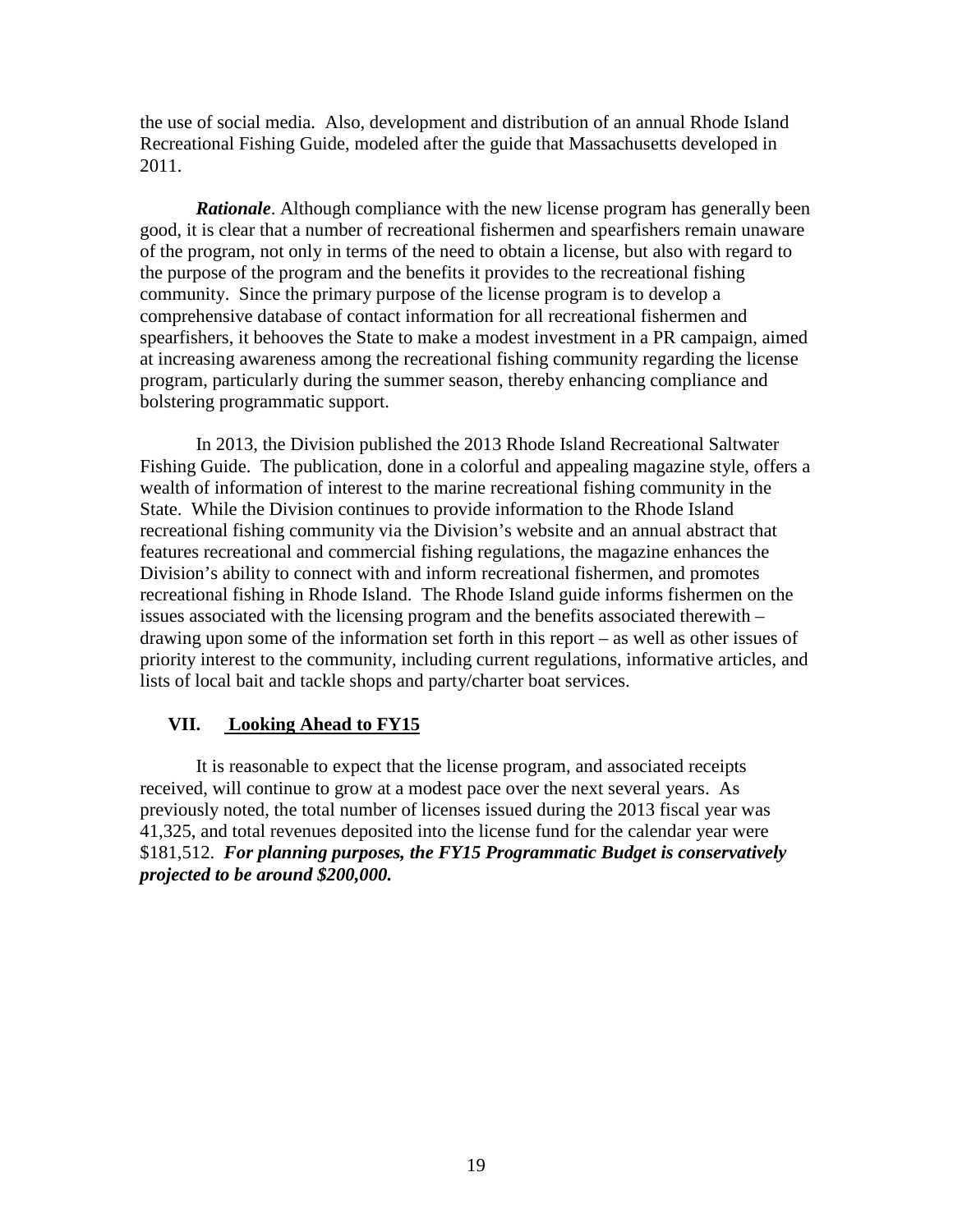

**Robert Ballou**  Chairman 222-4700 x4420

**Richard Hittinger**  Vice Chair 739-1875

**Richard Bellavance** 741-5648

**Kenneth Booth** 793-0454

**Jeff Grant**  243-5123

**William Mackintosh, III**  477-0603

**David Monti** 480-3444

**Christopher Rein**  525-4969

**Michael Rice, Ph.D.**  874-2943

Meetings are open to the public. The room is accessible to the disabled and interpreter services for the hearing impaired will be provided if requested at least 3 business days prior to the meeting date. Requests for this service can be made in writing or by calling TTY (711) or (401) 222-5300.

For the most up-to-date meeting information and copies of minutes, please visit http://www.dem.ri.gov/ topics/mftopics.htm, under the public meeting heading on the left side of the page.

# **Rhode Island Marine Fisheries Council**

3 Fort Wetherill Road Jamestown, Rhode Island 02835 (401) 423-1920 Fax: (401) 423-1925

### **Addendum**

**to the** 

## **Rhode Island Saltwater Recreational Fishing License Program Annual Report for FY 2013**

In accordance with RIGL section 20-2.2-10, the Rhode Island Division of Fish and Wildlife (Division) presented the draft Rhode Island Saltwater Recreational License Program Annual Report for FY 2013 to the Rhode Island Marine Fisheries Council (Council) and attending members of the general public, at the Council meeting on October  $7<sup>th</sup>$ , 2013. Prior to the meeting, the draft report was provided to the Council members and posted on the Division's Marine Fisheries website; also, a press release and listserve notice were issued, alerting interested members of the public about the report and the opportunity to comment on it. At the Council meeting, Kevin Smith, Principal Biologist with the Division, provided a PowerPoint presentation covering the major points of the report. After the presentation, the meeting was opened up to allow for questions, comments, and discussion. Below is a summary of the questions and comments offered by the Council, Division, and members of the public who were in attendance.

• Members of the Council inquired about the trends in licensing and why the numbers of licenses issued seem to have leveled off to around 42,000; they asked if the rate of compliance in Rhode Island was known or could be determined.

• The Division stated that the current compliance rate is unknown, but an effort will be made next year to work with the Division of Law Enforcement (DLE) to begin tracking the compliance rate, based on DLE's interactions with anglers and spearfishers. The Division also noted that reciprocity with CT, MA, NY, and ME may be a factor contributing to the lower-than-expected number of RI licenses. The Division will continue to pursue increased outreach and enforcement to bolster compliance with the license program, particularly with regard to fishers who only fish occasionally.

• A DLE officer who was present at the meeting noted that, based on his own experience, most anglers are compliant, but many hold out-of-state (i.e., reciprocal) licenses.